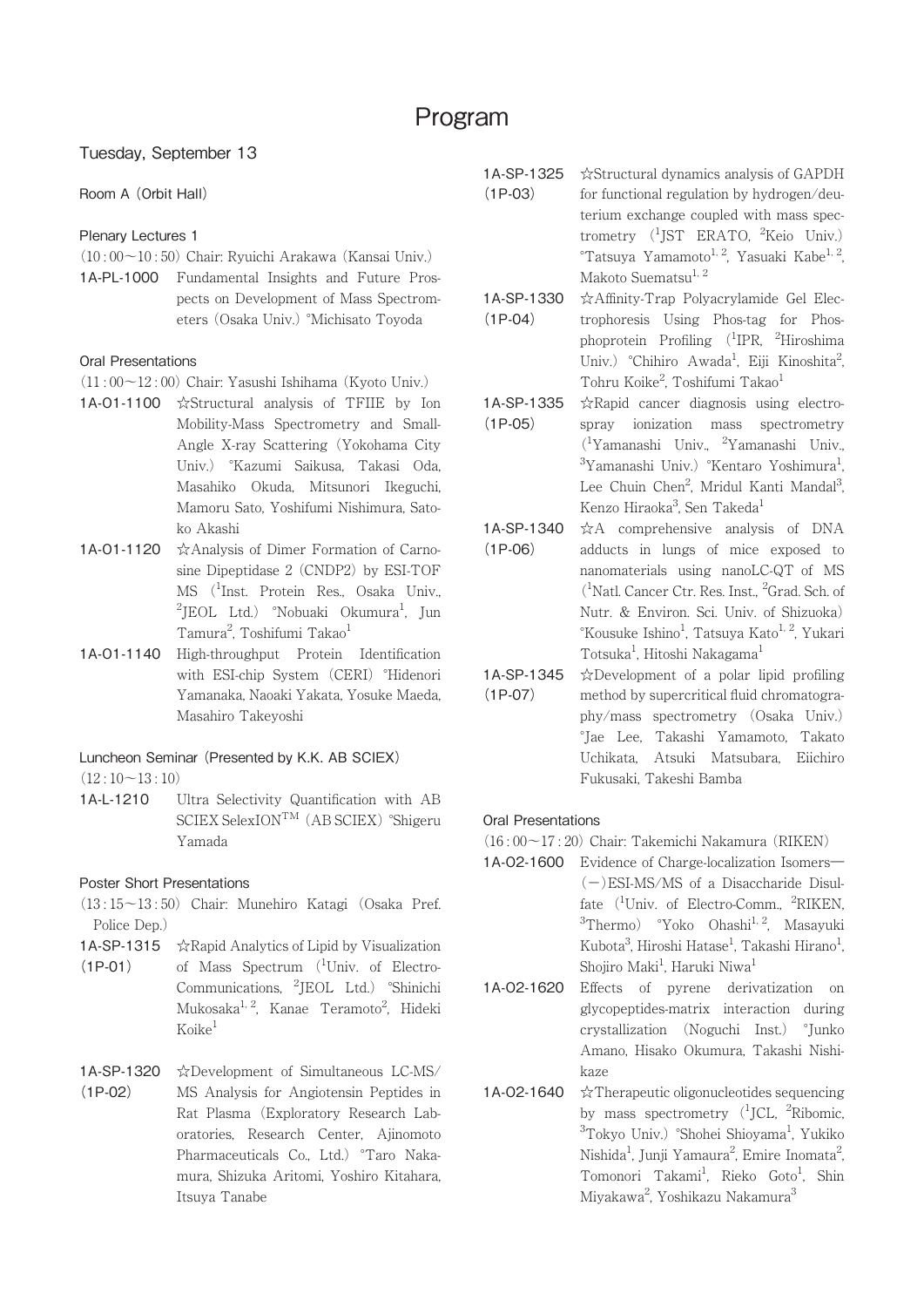# Sep. 13, Tues.

1A-O2-1700 ☆Development of coupled column liquid chromatography-tandem mass spectrometry method for the simultaneous determination of prostaglandins  $E_1$ ,  $E_2$ ,  $E_3$  and the metabolites in human plasma (Osaka Lab.) °Fumiyuki Nakagawa, Akihiro Sunagawa

The mark " $\chi$ " shows that the presenting author applied to the "Best Presentation Award".

Room B (Seiun 1)

## Oral Presentations

- $(11 \cdot 00 \sim 12 \cdot 00)$  Chair: Takae Takeuchi (Nara Women's  $Univ$ )
- 1B-O1-1100 ☆ESI-like characteristics of atmospheric pressure MALDI (<sup>1</sup>Kansai Univ., <sup>2</sup>AIST) °Shinya Takaoka<sup>1</sup>, Hideya Kawasaki<sup>1</sup> , Masato Kiuchi<sup>2</sup>, Ryuichi Arakawa<sup>1</sup>
- 1B-O1-1120 SALDI-Mass Spectrometry of Oligopeptides using anisotropic metal nanoparticles (<sup>1</sup>Kyushu Univ., <sup>2</sup>I2CNER, WPI, <sup>3</sup>CREST) <sup>o</sup>Yasuro Niidome<sup>1, 2</sup>, Masanori Fujii<sup>1</sup>, Yuki Nakamura<sup>1</sup>, Naotoshi Naka $shima<sup>1, 2, 3</sup>$
- 1B-O1-1140 ☆A New Hypothesis of Desorption in UV-MALDI: Threshold Laser Power of Analyte Ions with NorHarmane Matrix Was Shifted Depended on the History of Laser Ablation (Ehime Univ.) °Yasuto Sato

#### Luncheon Seminar (Presented by AMR, Inc.)

 $(12:10~13:10)$ 

1B-L-1210 1) DBS Method Development to Completely Automated LC/MS/MS Analysis 2) Direct Analysis Techniques for Semisolids and Solids Using DART-MS (<sup>1</sup>AMR, <sup>2</sup>Toray Research, <sup>3</sup>Shiseido) °Teruhisa Shiota<sup>1</sup>, Souki Kanda<sup>2</sup>, Haruo Shimada<sup>3</sup>

#### Poster Short Presentations

(13 : 15~13 : 50) Chair: Motohiro Shizuma (OMTRI)

- 1B-SP-1315 ☆Nanotrap and Analysis by Nano-particle (1P-08) Assisted Laser Desorption/Ionization (Nano-PALDI) MS (<sup>1</sup>JAIST, <sup>2</sup>Osaka Univ., <sup>3</sup>Ishikawa Pref. Univ., <sup>4</sup>Yokohama National Univ.) °Shu Taira<sup>1</sup>, Shuich Shimma<sup>2</sup>, Yasuko Konishi<sup>3</sup>, Yuko Ichiyanagi<sup>4</sup>
- 1B-SP-1320 (1P-09) ☆Improving the Sensitivity in MALDI-MS Analyses by Using Deposition of Small Droplet (Shimadzu Corp.) °Yusaku Hioki, Yuko Fukuyama, Chikako Hamana, Shinichi Iwamoto, Koichi Tanaka
- 1B-SP-1325 (1P-10) ☆Electron capture dissociation (ECD) and collision induced dissociation (CID) in radio frequency quadrupole ion trap for peptide sequencing (Hitachi Ltd.) °Hiroyuki Satake, Naomi Manri, Akihito Kaneko, Hideki Hasegawa, Yuichiro Hashimoto, Takeshi Sakamoto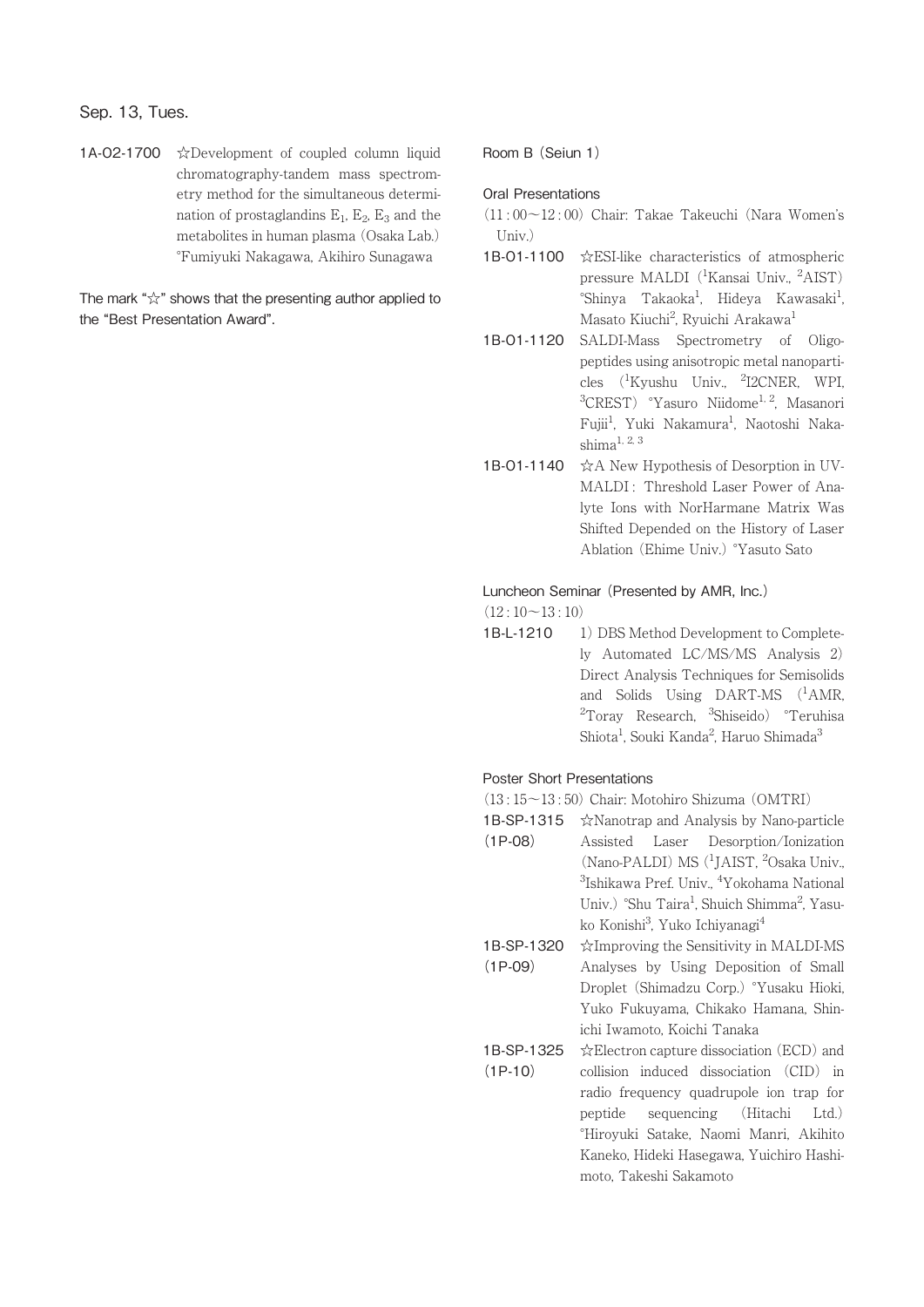1B-SP-1330  $(1P-11)$ ☆Development of Dual Tips Live Singlecell MS for Simultaneous Analysis of Two Region in a Single Cell (<sup>1</sup>Grad. Sch. Biomed. Sci., Hiroshima Univ., <sup>2</sup>QBiC, RIKEN)  $\mathrm{``Yuki}$   $\mathrm{``Yamamoto}^1$ , Hajime Mizuno $\mathrm{^{1}}$ , Naohiro Tsuyama<sup>1</sup>, Sachiko Date<sup>2</sup>, Tsutomu Masujima $^{1, 2}$ 

- 1B-SP-1335 (1P-12) ☆N-Glycan profiling of HER2 by AQlabeling method with 3-AQ/CHCA liquid matrix (<sup>1</sup> Shimadzu Corp., <sup>2</sup> Shimadzu Corp., <sup>3</sup>Kyoto Univ., <sup>4</sup>Kyoto Univ., <sup>5</sup>Kyoto Univ., <sup>6</sup>Kyoto Univ., <sup>7</sup>Shimadzu Corp.) °Kaoru Kaneshiro<sup>1</sup>, Makoto Watanabe<sup>2</sup> , Kazuya Terasawa<sup>3</sup>, Hiromasa Uchimura<sup>4</sup> , Kazuharu Shimizu<sup>5</sup>, Gozo Tsujimoto<sup>6</sup> .<br>י Koichi Tanaka<sup>7</sup>
- 1B-SP-1340  $(1P-13)$ ☆Direct Analysis of Narcotics by Probe Electrospray Ionization Mass Spectrometry (<sup>1</sup>CERC, <sup>2</sup>Univ. Yamanashi) °Md. Obaidur Rahman<sup>1</sup>, Mridul Kanti Mandal<sup>1</sup> , Lee Chuin Chen<sup>2</sup>, Kenzo Hiraoka<sup>1</sup>
- 1B-SP-1345  $(1P-14)$ ☆Drug monitoring by Pico-drop sweat direct mass spectrometry (<sup>1</sup>Hiroshima Univ., Grad. Sch. Biomed. Sci., <sup>2</sup>ITO EN, Ltd., <sup>3</sup>QBiC, RIKEN) °Harue Hiramoto<sup>1</sup> , Kanako Honda<sup>1</sup>, Naohiro Tsuyama<sup>1</sup>, Hajime Mizuno<sup>1</sup>, Iwao Sakane<sup>2</sup>, Sachiko Date<sup>3</sup> .<br>, Tsutomu Masujima<sup>1, 3</sup>

## Oral Presentations

- (16 : 00~17 : 20) Chair: Akimasa Fujihara (Osaka Pref. Univ.)
- 1B-O2-1600 ☆Challenge to determining absolute configurations with the aid of chiral auxiliary group  $(^1$ Tokyo Inst. technol., <sup>2</sup>RIKEN ASI, <sup>3</sup>JST ERATO) °Yuki Shioiri<sup>1, 2</sup>, Yukishige Ito<sup>2, 3</sup>, Osamu Kanie1, 2, 3
- 1B-O2-1620 A drift tube mass spectrometer for lowtemperature ion/molecule reactions (Osaka Pref. Univ.) °Kenichi Iwamoto, Haruto Ikuta
- 1B-O2-1640 Photodissociation Spectroscopy of Hydrated Metal Ions in the Temperature-Variable Ion Trap (Kobe Univ.) °Haruki Ishikawa, Takumi Nakano, Toru Eguchi, Takuya Shibukawa, Kiyokazu Fuke
- 1B-O2-1700 Temperature Dependence of Proton Transfer for Multiply-Charged Protein and Peptide Ions (Yokohama City Univ.) °Shinji Nonose, Takuya Okamura, Kazuki

Yamashita, Ryouta Arakawa, Ayako Sudo, Keishi Machida, Kanako Yokoyama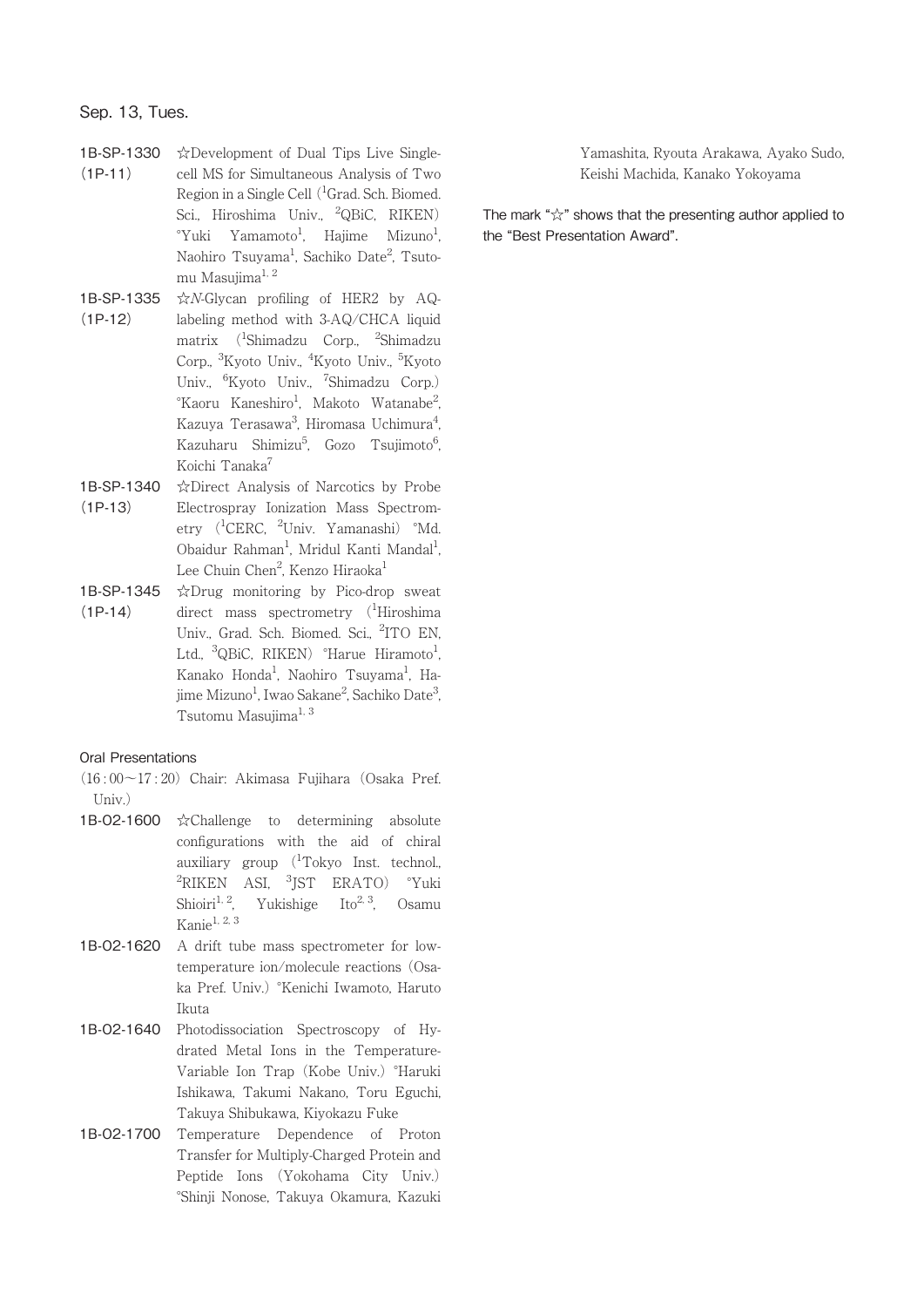Sep. 13, Tues.

Room C (Seiun 2)

## Oral Presentations

- $(11 \cdot 00 \sim 12 \cdot 00)$  Chair: Morio Ishihara (Osaka Univ.)
- 1C-O1-1100 Preliminary examination of noble gases in the Itokawa asteroidal samples returned by the Hayabusa spacecraft (<sup>1</sup>Univ. of Tokyo, <sup>2</sup> Kyushu Univ., <sup>3</sup> Tohoku Univ., <sup>4</sup>JAEA, <sup>5</sup>Tokyo Metropolitan Univ., <sup>6</sup>ANU, <sup>7</sup>Ibaraki Univ., <sup>8</sup>Osaka Univ., <sup>9</sup>Hokkaido Univ., <sup>10</sup>NASA, <sup>11</sup>ISAS/JAXA) °Keisuke  $Nagao<sup>1</sup>$ , Ryuji Okazaki<sup>2</sup>, , Tomoki Nakamura<sup>3</sup>, Yayoi N. Miura<sup>1</sup>, Takahito  $Osawa<sup>4</sup>$ , Ken-ichi Bajo<sup>1, 9</sup>, Shintaro Matsuda<sup>1</sup>, Mitsuru Ebihara<sup>5</sup>, Trevor R. Ireland<sup>6</sup>, Fumio Kitajima<sup>2</sup> Kitajima<sup>2</sup>, Hiroshi Naraoka<sup>2</sup>. Takaaki Noguchi<sup>7</sup>, , Akira Tsuchiyama<sup>8</sup>. Masayuki Uesugi<sup>11</sup>, Hisayoshi Yurimoto9. , Michael E. Zolensky<sup>10</sup>, Kei Shirai<sup>11</sup>, Masanao Abe<sup>11</sup>, Toru Yada<sup>11</sup>, Yukihiro Ishibashi<sup>11</sup>, Akio Fujimura<sup>11</sup>, Toshifumi Mukai<sup>11</sup>, Munetaka Ueno<sup>11</sup>, Tatsuaki Okada<sup>11</sup>, Makoto Yoshikawa<sup>11</sup>, Junichiro Kawaguchi<sup>11</sup>
- 1C-O1-1120 ☆Variations in stable isotope ratios and anion concentrations of in-flight water (Tokyo Univ. of Agr. & Tech.) °Hidemitsu Katsura
- 1C-O1-1140 ☆The Effects of Cell Gas on ICPMS-IT-LCS (Ion Trap Laser Cooling Spectroscopy) (Univ. of Tokyo) °Yuta Yamamoto, Masanori Kitaoka, Takuma Yoshida, Kyunghun Jung, Shuichi Hasegawa
- Luncheon Seminar (Presented by SHIMADZU COR-PORATION)
- $(12:10~13:10)$
- 1C-L-1210 Metabolomics as a novel diagnostic approach for disease (Kobe Univ.) °Masaru Yoshida, Shin Nishiumi, Yasuhiro Irino, Naoya Hatano

# Poster Short Presentations

- (13 : 15~13 : 50) Chair: Hiroaki Akutsu (Asahikawa Medical Univ.)
- 1C-SP-1315 ☆A Technical Development for Detecting
- $(1P-15)$ High Mass Proteins in Microscope-mode Imaging Mass Spectrometry (<sup>1</sup>Hamamatsu Photonics K.K., <sup>2</sup>GPI) °Masahiro Hayashi<sup>1</sup>, Yasuhide Naito<sup>2</sup>
- 1C-SP-1320 (1P-16) ☆Application of Imaging Mass Spectrometry in Drug Metabolism and Pharmacokinetic Research―Quantitative Analysis of Whole Body Drug Distribution in Mice― (Drug Metabolism and Pharmacokinetics, Drug Developmental Research Laboratories, Shionogi & Co., Ltd.) °Yukari Tanaka, Nozomi Takai, Kazuhiro Inazawa, Norihito Sato, Yuka Iwamoto, Hiroshi Hasegawa, Yoshito Okabayashi
- 1C-SP-1325 (1P-17) ☆Implementation of Probe Electrospray Ionization (PESI) under Super Atmospheric Pressure: HP-PESI-MS (Univ. Yamanashi) °Lee Chuin Chen, Mridul Kanti Mandal, Kenzo Hiraoka
- 1C-SP-1330 (1P-18) ☆Hybrid Ion Source of ESI and Dielectric Barrier Discharge and Its Application to Metabolomics (<sup>1</sup>CERC, <sup>2</sup>Univ. Yamanashi) °Md. Matiur Rahman<sup>1</sup>, Md. Obaidur Rahman<sup>1</sup>, Mridul Kanti Mandal<sup>1</sup>, Md Ahsan Habib<sup>1</sup>, Lee Chuin Chen<sup>2</sup>, Kenzo Hiraoka<sup>1</sup>
- 1C-SP-1335 (1P-19) ☆LC-MS/MS Analysis of Organ Distribution of a Synthetic Estrogen Diethylstilbestrol Orally Administered to Adult Male Rat and Biosynthesis of Testosterone (<sup>1</sup>Meat Science Institute, <sup>2</sup>Rakuno Univ.) °Naoyuki Maeda<sup>1, 2</sup>, Satoko Haeno<sup>2</sup>, Kanako Okumura<sup>2</sup>, Hanako Shin<sup>2</sup>, Tomokazu Suzuki<sup>1</sup>, Taku Miyasyo<sup>2</sup>, Hiroshi Yokota<sup>2</sup>
- 1C-SP-1340 (1P-20) ☆Live Single-cell MS analysis of herbal compounds in cultured cells (<sup>1</sup>Grad. Sch. Biomed. Sci., Hiroshima Univ., <sup>2</sup> QBiC,  $RIKEN$   $<sup>°</sup>Shushi$  Kiseki<sup>1</sup>.</sup> , Naohiro Tsuyama<sup>1</sup>, Hajime Mizuno<sup>1</sup>, Sachiko Date<sup>2</sup> , Tsutomu Masujima<sup>1, 2</sup>
- 1C-SP-1345 (1P-21) ☆HE-CID MS/MS analysis of spider venom using a MALDI-TOF-TOF (JEOL) °Masahiro Hashimoto, Yoshiyuki Itoh, Ayumi Kubo, Jun Tamura, Jyun Onodera

## Oral Presentations

- (16 : 00~17 : 20) Chair: Toshiki Sugai (Toho Univ.)
- 1C-O2-1600 ☆Structural analysis of fluoropolymer by using Pyrolysis GC×GC/TOFMS (Asahi Glass Co., Ltd.) °Yoji Nakajima, Yuko Nakamura, Tsuguhide Isemura, Kiyoshi Yamamoto
- 1C-O2-1620 ☆Semi-online LC-MALDI-MS of polyether copolymers using an ODS-modified monolithic silica capillary column (<sup>1</sup>Kansai Univ,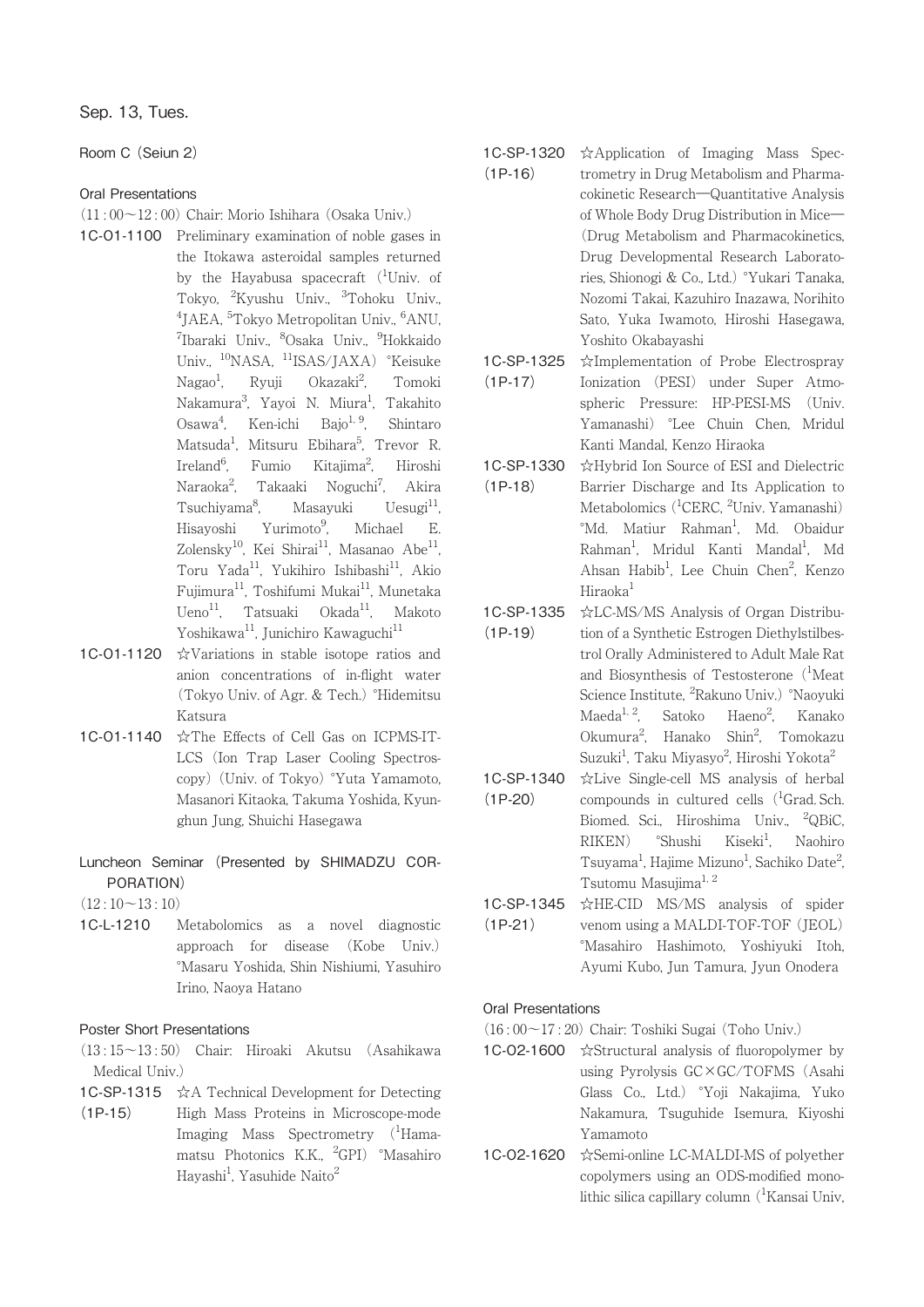<sup>2</sup>Kyoto Univ.) °Ken Fujii<sup>1</sup> , Hideya Kawasaki<sup>1</sup>, Kazuki Nakanishi<sup>2</sup>, Ryuichi Arakawa<sup>1</sup>

- 1C-O2-1640 ☆Analysis of metallofullerene by tandem time-of-flight mass spectrometer with spiral ion trajectory (JEOL) °Ayumi Kubo, Masahiro Hashimoto, Yoshiyuki Itoh, Jun Tamura, Hisashi Komaki, Keiichi Misawa, Jun Onodera
- 1C-O2-1700 ☆Structures and dissociations of silver bromide cluster AgnBrm generated by electron transfer from alkali metal targets (1 Osaka Pref. Univ., <sup>2</sup> Osaka Univ., <sup>3</sup>Ochanomizu Univ.) °Yusuke Matsui<sup>1</sup> , Shigeo Hayakawa<sup>1</sup>, Akimasa Fujihara<sup>1</sup> , Michisato Toyoda<sup>2</sup>, Hirotoshi Mori<sup>3</sup>, Aya Matsuda<sup>3</sup>. Nanako Sato<sup>3</sup>. , Natsumi Hirayama3

The mark "☆" shows that the presenting author applied to the "Best Presentation Award".

## Poster Room (Gekko)

Core time  $(Odd numbers): 14:00 \sim 15:00$ Core time (Even numbers):  $15 \cdot 00 \sim 16 \cdot 00$ 

- 1P-01 ☆Rapid Analytics of Lipid by Visualization of Mass Spectrum (<sup>1</sup>Univ. of Electro-Communications, <sup>2</sup>JEOL Ltd.) °Shinichi Mukosaka<sup>1, 2</sup>, Kanae Teramoto<sup>2</sup>, Hideki Koike<sup>1</sup>
- 1P-02 ☆Development of Simultaneous LC-MS/MS Analysis for Angiotensin Peptides in Rat Plasma (Exploratory Research Laboratories, Research Center, Ajinomoto Pharmaceuticals Co., Ltd.) °Taro Nakamura, Shizuka Aritomi, Yoshiro Kitahara, Itsuya Tanabe
- 1P-03 ☆Structural dynamics analysis of GAPDH for functional regulation by hydrogen/deuterium exchange coupled with mass spectrometry  $(^1$ JST ERATO, <sup>2</sup>Keio Univ.) <sup>o</sup>Tatsuya Yamamoto<sup>1, 2</sup>, Yasuaki Kabe<sup>1, 2</sup>, Makoto Suematsu<sup>1, 2</sup>
- 1P-04 ☆Affinity-Trap Polyacrylamide Gel Electrophoresis Using Phos-tag for Phosphoprotein Profiling (<sup>1</sup>IPR, <sup>2</sup>Hiroshima Univ.) °Chihiro Awada<sup>1</sup>, Eiji Kinoshita<sup>2</sup>, Tohru Koike<sup>2</sup>, Toshifumi Takao<sup>1</sup>
- 1P-05 ☆Rapid cancer diagnosis using electrospray ionization mass spectrometry (<sup>1</sup>Yamanashi Univ.,  ${}^{2}\mathrm{Y}$ amanashi Univ.,  ${}^{3}\mathrm{Y}$ amanashi Univ.)  ${}^{\circ}\mathrm{K}$ entaro Yoshimura<sup>1</sup>, Lee Chuin Chen<sup>2</sup>, Mridul Kanti Mandal<sup>3</sup>, Kenzo Hiraoka<sup>3</sup>, Sen Takeda<sup>1</sup>
- 1P-06  $\angle$   $\angle$ A comprehensive analysis of DNA adducts in lungs of mice exposed to nanomaterials using nanoLC-QT of MS (<sup>1</sup>Natl. Cancer Ctr. Res. Inst., <sup>2</sup>Grad. Sch. of Nutr. & Environ. Sci. Univ. of Shizuoka) °Kousuke Ishino<sup>1</sup>, Tatsuya Kato<sup>1, 2</sup>, Yukari Totsuka<sup>1</sup>, Hitoshi Nakagama<sup>1</sup>
- 1P-07  $\angle$ Development of a polar lipid profiling method by supercritical fluid chromatography/mass spectrometry (Osaka Univ.) °Jae Lee, Takashi Yamamoto, Takato Uchikata, Atsuki Matsubara, Eiichiro Fukusaki, Takeshi Bamba
- 1P-08 ☆Nanotrap and Analysis by Nano-particle Assisted Laser Desorption/Ionization (Nano-PALDI) MS (<sup>1</sup>JAIST, <sup>2</sup>Osaka Univ., <sup>3</sup>Ishikawa Pref. Univ., <sup>4</sup>Yokohama National Univ.) °Shu Taira<sup>1</sup>, Shuich Shimma<sup>2</sup>, Yasuko Konishi<sup>3</sup>, Yuko Ichiyanagi4
- 1P-09 ☆Improving the Sensitivity in MALDI-MS Analy-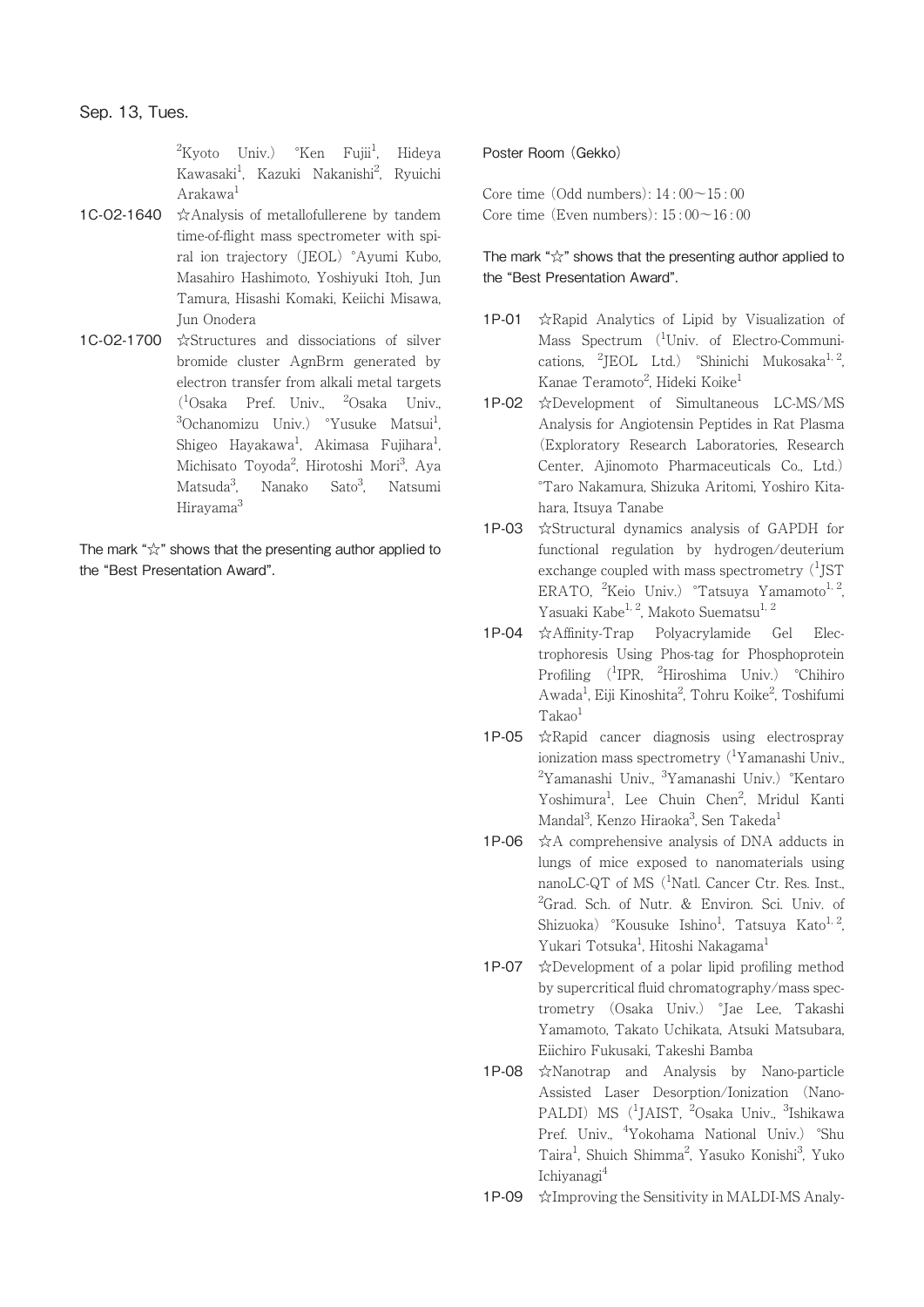ses by Using Deposition of Small Droplet (Shimadzu Corp.) °Yusaku Hioki, Yuko Fukuyama, Chikako Hamana, Shinichi Iwamoto, Koichi Tanaka

- 1P-10 ☆Electron capture dissociation (ECD) and collision induced dissociation (CID) in radio frequency quadrupole ion trap for peptide sequencing (Hitachi Ltd.) °Hiroyuki Satake, Naomi Manri, Akihito Kaneko, Hideki Hasegawa, Yuichiro Hashimoto, Takeshi Sakamoto
- 1P-11 ☆Development of Dual Tips Live Single-cell MS for Simultaneous Analysis of Two Region in a Single Cell (<sup>1</sup>Grad. Sch. Biomed. Sci., Hiroshima Univ., <sup>2</sup>QBiC, RIKEN) °Yuki Yamamoto<sup>1</sup>, Hajime Mizuno<sup>1</sup>, Naohiro Tsuyama<sup>1</sup>, Sachiko Date<sup>2</sup> .<br>, Tsutomu Masujima<sup>1, 2</sup>
- 1P-12  $\forall$ *N*-Glycan profiling of HER2 by AQ-labeling method with 3-AQ/CHCA liquid matrix (1 Shimadzu Corp., <sup>2</sup> Shimadzu Corp., <sup>3</sup> Kyoto Univ., <sup>4</sup>Kyoto Univ., <sup>5</sup>Kyoto Univ., <sup>6</sup>Kyoto Univ., <sup>7</sup>Shimadzu Corp.) °Kaoru Kaneshiro<sup>1</sup>, Makoto Watanabe<sup>2</sup>, Kazuya Terasawa<sup>3</sup>, Hiromasa Uchimura<sup>4</sup>, Kazuharu Shimizu<sup>5</sup>, Gozo Tsujimoto<sup>6</sup> .<br>י Koichi Tanaka<sup>7</sup>
- 1P-13 ☆Direct Analysis of Narcotics by Probe Electrospray Ionization Mass Spectrometry (<sup>1</sup>CERC, <sup>2</sup>Univ. Yamanashi) °Md. Obaidur Rahman<sup>1</sup>, Mridul Kanti Mandal<sup>1</sup>, Lee Chuin Chen<sup>2</sup>, Kenzo Hiraoka<sup>1</sup>
- 1P-14 ☆Drug monitoring by Pico-drop sweat direct mass spectrometry (<sup>1</sup>Hiroshima Univ., Grad. Sch. Biomed. Sci., <sup>2</sup>ITO EN, Ltd., <sup>3</sup>QBiC, RIKEN) °Harue Hiramoto<sup>1</sup>, Kanako Honda<sup>1</sup>, Naohiro Tsuyama<sup>1</sup>, Hajime Mizuno<sup>1</sup>, Iwao Sakane<sup>2</sup>, Sachiko Date<sup>3</sup>, Tsutomu Masujima<sup>1, 3</sup>
- 1P-15 ☆A Technical Development for Detecting High Mass Proteins in Microscope-mode Imaging Mass Spectrometry (<sup>1</sup>Hamamatsu Photonics K.K.,  $^{2}$ GPI)  $^{\circ}$ Masahiro Hayashi $^{1}$ , Yasuhide Naito $^{2}$
- 1P-16 ☆Application of Imaging Mass Spectrometry in Drug Metabolism and Pharmacokinetic Research―Quantitative Analysis of Whole Body Drug Distribution in Mice― (Drug Metabolism and Pharmacokinetics, Drug Developmental Research Laboratories, Shionogi & Co., Ltd.) °Yukari Tanaka, Nozomi Takai, Kazuhiro Inazawa, Norihito Sato, Yuka Iwamoto, Hiroshi Hasegawa, Yoshito Okabayashi
- 1P-17 ☆Implementation of Probe Electrospray Ionization (PESI) under Super Atmospheric Pressure : HP-PESI-MS (Univ. Yamanashi) °Lee Chuin

Chen, Mridul Kanti Mandal, Kenzo Hiraoka

- 1P-18 ☆Hybrid Ion Source of ESI and Dielectric Barrier Discharge and its Application to Metabolomics (1 CERC, <sup>2</sup> Univ. Yamanashi) °Md. Matiur Rahman<sup>1</sup>, Md. Obaidur Rahman<sup>1</sup>, Mridul Kanti Mandal<sup>1</sup>, Md Ahsan Habib<sup>1</sup>, Lee Chuin Chen<sup>2</sup> ;<br>; Kenzo Hiraoka<sup>1</sup>
- 1P-19 ☆LC-MS/MS Analysis of Organ Distribution of a Synthetic Estrogen Diethylstilbestrol Orally Administered to Adult Male Rat and Biosynthesis of Testosterone (1 Meat Science Institute, <sup>2</sup>Rakuno Univ.) °Naoyuki Maeda<sup>1, 2</sup>, Satoko Haeno<sup>2</sup>, Kanako Okumura<sup>2</sup>, Hanako Shin<sup>2</sup>, Tomokazu Suzuki<sup>1</sup>, Taku Miyasyo<sup>2</sup>, Hiroshi Yokota<sup>2</sup>
- 1P-20 ☆Live Single-cell MS analysis of herbal compounds in cultured cells (<sup>1</sup>Grad. Sch. Biomed. Sci., Hiroshima Univ., <sup>2</sup>QBiC, RIKEN) °Shushi Kiseki<sup>1</sup> , Naohiro Tsuyama<sup>1</sup>, Hajime Mizuno<sup>1</sup>, Sachiko Date<sup>2</sup>, Tsutomu Masujima<sup>1, 2</sup>
- 1P-21  $\star$  HE-CID MS/MS analysis of spider venom using a MALDI-TOF-TOF (JEOL) °Masahiro Hashimoto, Yoshiyuki Itoh, Ayumi Kubo, Jun Tamura, Jyun Onodera
- 1P-22 MassBank Hosting Service to Share Mass Spectral Data on Wide Area Networks (<sup>1</sup>NAIST, <sup>2</sup>NAIST, <sup>3</sup>NAIST) °Tasuku Ikeda<sup>1</sup>, Yoshito Nihei<sup>2</sup>, Takaaki Nishioka<sup>3</sup>
- 1P-23 Analysis of Peak-Chemical Substructure Relationships in  $ESI-MS<sup>2</sup>$  Data of Metabolites (NAIST) °Yuya Ojima, Yoshito Nihei, Takaaki Nishioka
- 1P-24 System Enhancement in Mass Spectral Database MassBank (NAIST) °Yoshito Nihei, Tasuku Ikeda, Yuya Ojima, Takaaki Nishioka
- 1P-25 Analysis of Antibodies Using a Novel High Resolution Quadrupole Time-of-Flight Mass Spectrometry Platform and Chromatographic Separations (<sup>1</sup>Nihon Waters K.K., <sup>2</sup>Waters Corp., <sup>3</sup>Waters MS) °Taiji Kawase<sup>1</sup>, Asish Chakraborty<sup>2</sup>, St John Skilton<sup>2</sup>, Martin Palmer<sup>3</sup>, Keith Richardson<sup>3</sup>, Jason L. Wildgoose<sup>3</sup>, Kevin Giles<sup>3</sup> ,<br>, Martin Green<sup>3</sup>, Weibin Chen<sup>2</sup>, Kenji Hirose<sup>1</sup>
- 1P-26 Mass shift of 1 u of c-type and z-type ions in the electron transfer dissociation of phosphopeptides (1 Osaka Pref. Univ., <sup>2</sup> Osaka MCHRI, <sup>3</sup> AIST) °Shigeo Hayakawa<sup>1</sup>, Ayako Kawaguchi<sup>1</sup>, Skinya Matsumoto<sup>1</sup>, Michiko Tajiri<sup>2</sup>, Yoshinao Wada<sup>2</sup> ;<br>; Yasushi Shigeri<sup>3</sup>
- 1P-27 Automatic MS/MS characterization of N-linked glycopeptides (<sup>1</sup>BDAL K.K., <sup>2</sup>BDAL GmbH) °Noriyuki Iwasaki<sup>1</sup>, Haruo Hosoda<sup>1</sup>, Jouji Seta<sup>1</sup> , Takashi Nirasawa<sup>1</sup>, Andrea Kiehne<sup>2</sup>, Anja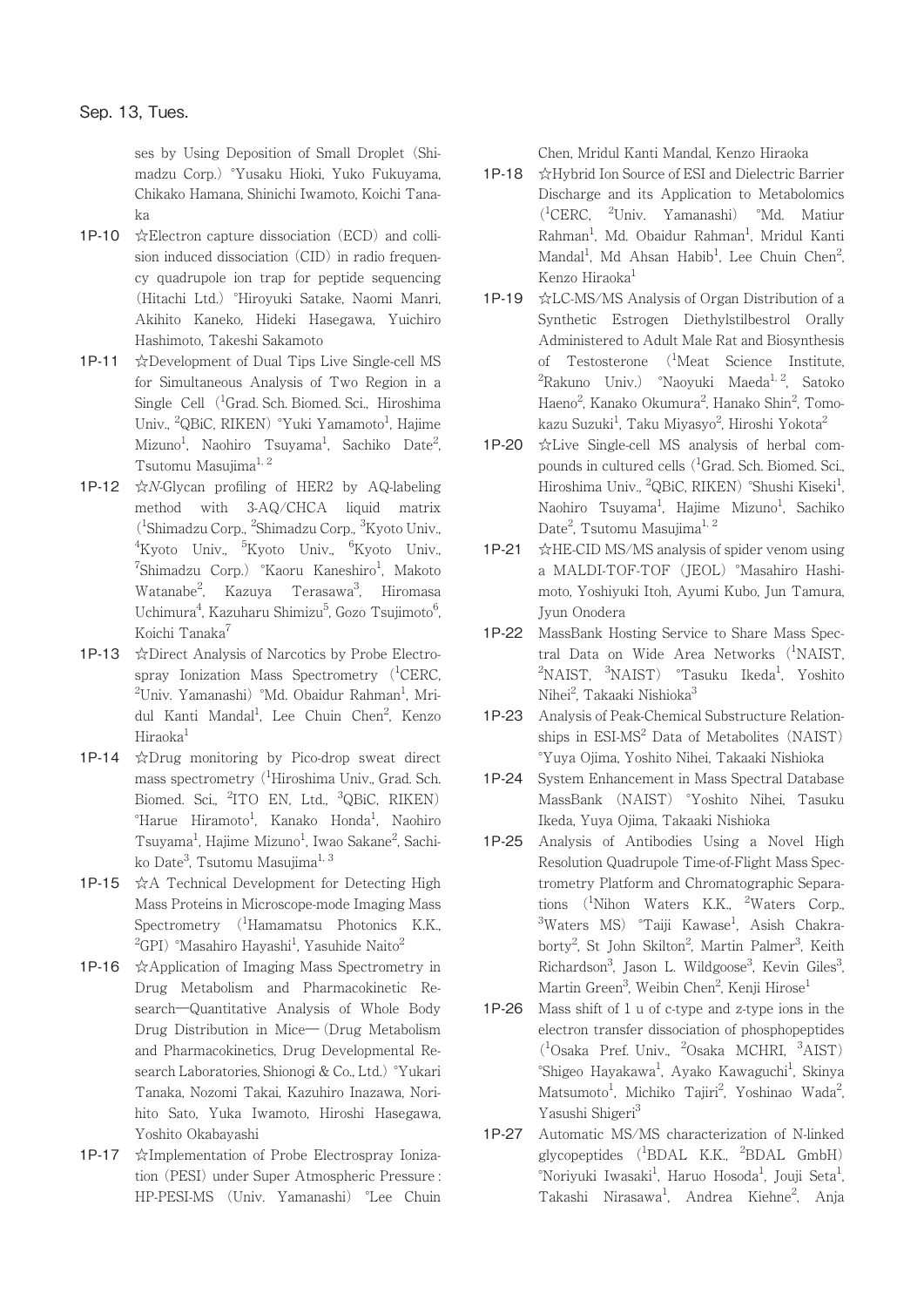Resemann<sup>2</sup>, Ulrike Schweiger-Hufnagel<sup>2</sup>, Arndt Asperger<sup>2</sup>, Detlev Suckau<sup>2</sup>

- 1P-28 An Unbiased Approach to Increasing Proteome Coverage Using Ion Mobility with MSE  $(^1$ Nihon Waters K.K., <sup>2</sup>Waters) °Futoshi Sato<sup>1</sup>, Martha Stapels<sup>2</sup>, Keith Fadgen<sup>2</sup>, Scott Geromanos<sup>2</sup>, Jim Langridge $^2$
- 1P-29 Utilizing Focused Acoustic Energy for Disruption of Rat Skin and Eye Tissue during Sample Preparation for LC-MS/MS Analysis (<sup>1</sup>Astellas Pharma, Inc., <sup>2</sup>Astellas Research Technologies Co., Ltd.) °Fumio Osaki<sup>1</sup>, Masako Furutani<sup>1</sup>, Yoko Susaki<sup>1</sup>, Shigeyuki Terashita<sup>1</sup>, Toshio Teramura<sup>1</sup> , Miwa Hisamori<sup>1</sup>, Motonobu Sato<sup>1</sup>, Takeji Ohata<sup>1</sup> , Toshiko Aoki<sup>2</sup>, Takuya Sonoda<sup>2</sup>
- 1P-30 DBS Method Development to Completely Automated LC/MS/MS Analysis―The Use of SCAP for the Quantitative Bioanalysis of Drugs― (1 Toray Researc Center, Inc., <sup>2</sup> AMR Inc.) °Souki Kanda<sup>1</sup>, Amane Sakurai<sup>1</sup>, Hiroshi Hike<sup>2</sup>
- 1P-31 High sensitive quantitative analysis of antiinflammatory analgesics by tandem quadrupole mass spectrometer equipped with dual ion funnel technology (Agilent Technologies) °Yoshifumi Kogure
- 1P-32 Molecular Depth Profiling of the Multi-Layered Structure of Mouse Skin by TOF-SIMS (1 ULVAC-PHI, <sup>2</sup> PHI-USA, <sup>3</sup> Keio Univ.) °Itsuko Ishizaki<sup>1</sup>, John S. Hammond<sup>2</sup>, Scott R. Bryan<sup>2</sup> , Akiharu Kubo<sup>3</sup>, Akira Yamamoto<sup>1</sup>
- 1P-33 Monitoring of Gap Junction by the Live Single-cell MS (1 Biomed Sci., Hiroshima Univ., <sup>2</sup> QBiC, RIKEN) °Naohiro Tsuyama<sup>1</sup>, Hajime Mizuno<sup>1</sup> , Takanori Harada<sup>1</sup>, Sachiko Date<sup>2</sup>, Tsutomu Masujima<sup>1, 2</sup>
- 1P-34 One shot analysis of Glycosaminoglycans (1 Shimane Univ. Biochem., <sup>2</sup> Shimane Univ. Center for Integ. Res., <sup>3</sup>Shimane Univ. Orthop. Serg.)  $\,{}^{\circ}$ Harumi Osago $^1$ , Tomoko Shibata $^2$ , Suguru Kuwata<sup>3</sup>, Nobumasa Hara<sup>1</sup>, Kazuo Yamada<sup>1</sup>, Yuji Uchio<sup>3</sup>, Mikako Tsuchiya<sup>1</sup>
- 1P-35 A liquid matrix 3-AQ/CHCA for detection of Oglycosylation of MT1-MMP in MALDI-MS analysis (<sup>1</sup> Div. of Cancer Cell Res., Inst. of Med. Sci., Univ. of Tokyo, <sup>2</sup>Med. Proteo. Lab., Inst. of Med. Sci., Univ. of Tokyo, <sup>3</sup>Shimadzu Corp.) °Takuya Shuo<sup>1</sup>, Naohiko Koshikawa<sup>1</sup>, Daisuke Hoshino<sup>1</sup> , Tomoko Minegishi<sup>1</sup>, Hiroko Kondo<sup>2</sup>, Masaaki Oyama<sup>2</sup>, Sadanori Sekiya<sup>3</sup>, Shinichi Iwamoto<sup>3</sup> .<br>י Koichi Tanaka<sup>3</sup>, Motoharu Seiki<sup>1</sup>
- 1P-36 Automated glycopeptides analysis system with

MALDI-DIT MS (<sup>1</sup>Shimadzu Corp., <sup>2</sup>FHCRC, <sup>3</sup>Ventana Medical Systems) °Sadanori Sekiya<sup>1</sup> , Masaki Murase<sup>1</sup>, Hidenori Takahashi<sup>1</sup>, Kentarou Morimoto<sup>1</sup>, Shigeki Kajihara<sup>1</sup>, Shinichi Iwamoto<sup>1</sup> , Koichi Tanaka<sup>1</sup>, Chee-Hong Wong<sup>2</sup>, Hong Wang<sup>2, 3</sup>, Samir Hanash<sup>2</sup>

- 1P-37 Improvement of Measurement Efficiency for Time-of-Flight Mass Spectrometer Combined with Ion Attachment Method (Toho Univ.) °Kazunari Takaya, Yuri Deguchi, Masayuki Suzuki, Yasuhiro Sakai
- 1P-38 Characterization of polyether mixture by pseudo 2D liquid chromatogram integrated with two LC-MS data using different columns (<sup>1</sup>Kansai Univ., <sup>2</sup>Nippon Synth. Chem. Ind., <sup>3</sup>Nissan Chem. Ind., <sup>4</sup>The Univ. of Tokushima) °Hirotaka Hisatomi<sup>1</sup> , Yukari Nishimoto<sup>2</sup>, Tomoyuki Ozawa<sup>3</sup>, Hideya Kawasaki<sup>1</sup>, Koichi Ute<sup>4</sup>, Ryuichi Arakawa<sup>1</sup>
- 1P-39 Ionization in Nopolar Solvent with Using a Variety of Cation-Addition Reactions (<sup>1</sup>JST, <sup>2</sup>Tokyo Metro. Univ.) °Atsushi Takamizawa<sup>1, 2</sup>, Naoto Niizuma<sup>2</sup>, Ryohei Sumii<sup>2</sup>, Takashi Korenaga<sup>2</sup>
- 1P-40 Highly sensitive MALDI analyses of glycopeptides using liquid matrices 3-AQ/CHCA and 3- AQ/CA (Shimadzu Corp.) Yuko Fukuyama, °Natsumi Funakoshi, Shinichi Iwamoto, Koichi Tanaka
- 1P-41 SALDI-MS Using Metal Oxides Nanoparticle (1 Dai Nippon Toryo Co., Ltd., <sup>2</sup> Shimadzu Corp., <sup>3</sup>Kansai Univ.) °Yusuke Tamura<sup>1</sup>, Daigou Mizoguchi<sup>1</sup>, Masato Murouchi<sup>1</sup>, Makoto Gonda<sup>2</sup> ;<br>; Hideya Kawasaki<sup>3</sup>, Ryuichi Arakawa<sup>3</sup>
- 1P-42 Electron-transfer-induced decomposition of dioxetane-based chemiluminescent compounds by the use of MALDI-TOF-MS (<sup>1</sup>Kanagawa Univ., <sup>2</sup>Shimadzu Corp.) °Hisako K. Ijuin<sup>1</sup>, Masaki Yamada<sup>2</sup>. Masatoshi Tanimura<sup>1</sup>, , Mamoru  $Ohashi<sup>1</sup>$ . Nobuko Watanabe<sup>1</sup>. , Masakatsu  $M$ atsumoto $<sup>1</sup>$ </sup>
- 1P-43 Application of DART Mass Spectrometry on Exploring Forced Degradation Products of Active Pharmaceutical Ingredient in Drug Development Process (<sup>1</sup>Reno Osaka Univ., <sup>2</sup>ISIR Osaka Univ.) °Toshio Tashima<sup>1</sup>, Takeyuki Suzuki<sup>2</sup>, Kaori Asano<sup>2</sup>, Tsuyoshi Matsuzaki<sup>2</sup>
- 1P-44 Improvement in sensitivity and resolution of MALDI mass spectra by addition of metal salt (Osaka Univ.) °Akihiro Ito, Naoya Inazumi, Kenichi Iijima, Tomomi Hirai
- 1P-45 Fast polarity switching MRM analysis using triple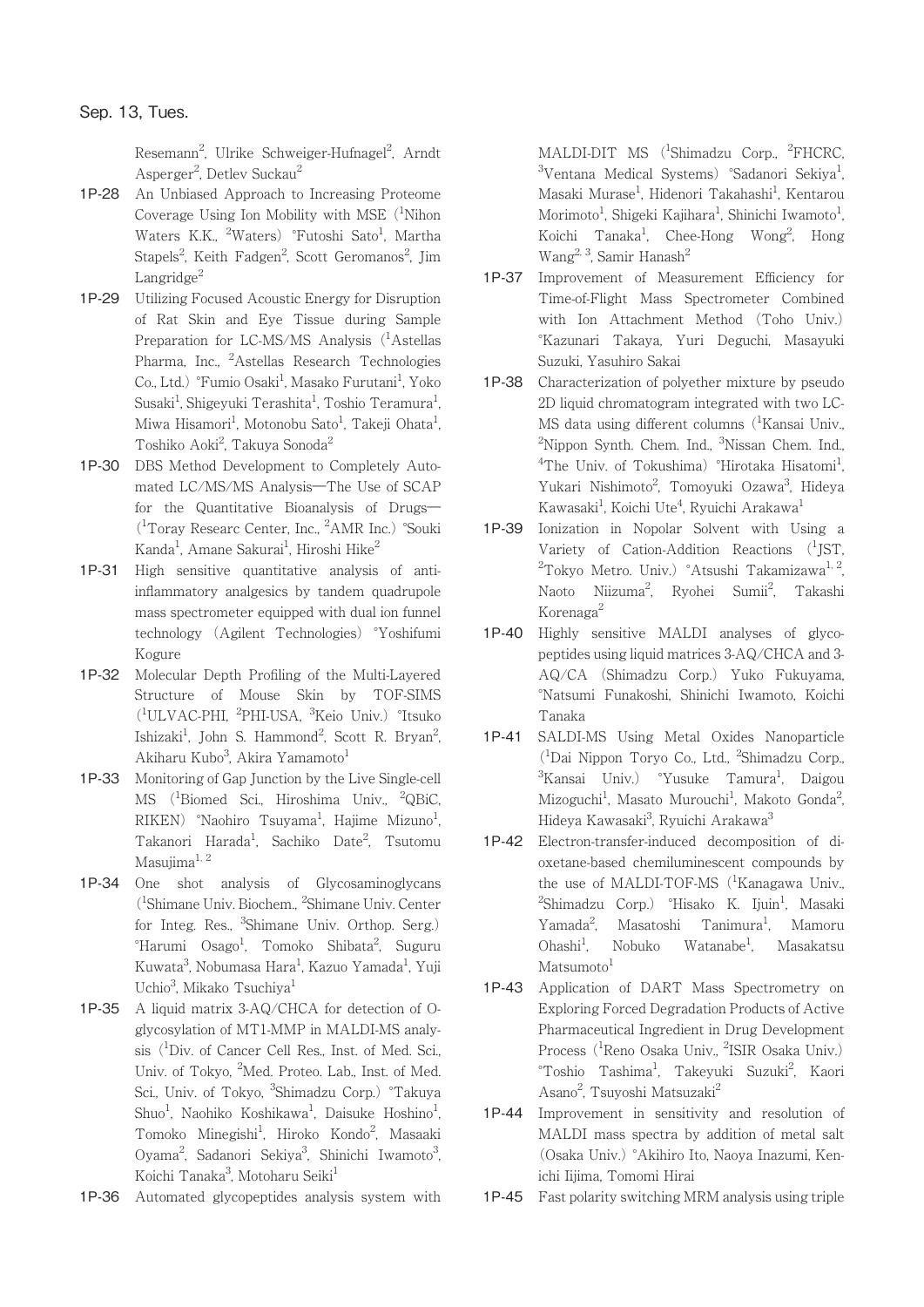# Sep. 13, Tues.

quadrupole LC-MS/MS applied to benzodiazepines and their metabolites in clinical and forensic analysis (<sup>1</sup>Shimadzu, <sup>2</sup>Osaka Medical College, <sup>3</sup>Osaka Prefectural Police) Toshikazu Minohta<sup>1</sup> , Natsuyo Asano<sup>1</sup>, Kiyomi Arakawa<sup>1</sup>, °Jun Watanabe<sup>1</sup>, Junko Iida<sup>1</sup>, Hitoshi Tsuchihashi<sup>2</sup> .<br>, Kouichi Suzuki<sup>2</sup>, Kei Zaitsu<sup>3</sup>, Noriaki Shima<sup>3</sup> .<br>י Munehiro Katagi<sup>3</sup>

- 1P-46 Simultaneous determination of perfluoro compounds containing precursors and intermediate metabolites using LC-APCI-MS (<sup>1</sup>Kansai Univ., <sup>2</sup>Hyogo Pref. Inst. of Env. Sci., <sup>3</sup>Kobe Univ., <sup>4</sup>Osaka Univ.) °Yoshinari Yamoto<sup>1</sup>, Syusuke Takemine<sup>2</sup>, Chisato Matsumura<sup>2</sup>, Motoharu Suzuki $^3$ , Hideya Kawasaki $^1$ , Takeshi Nakano $^4$ , Ryuichi Arakawa<sup>1</sup>
- 1P-47 Synthesis of  ${}^{13}C_6$ -dabsyl chloride and its application to quantitative analysis of biogenic amines (Shiga Univ. Med Sci.) °Tetsuo Ishida, Hiroyuki Tanaka, Kihachiro Horiike
- 1P-48 Field test of high-throughput walkthrough portal for detecting improvised explosive devices (IEDs) at an airport and train station (Hitachi, Ltd.) °Hisashi Nagano, Yohei Kawaguchi, Masuyuki Sugiyama, Yuichiro Hashimoto, Yasutaka Suzuki, Minoru Sakairi, Yasuaki Takada
- 1P-49 MALDI-Digital-Ion-Trap-TOFMS with Ion Trap Pass-through TOF Mode (Shimadzu Corp.) °Kei Kodera, Masafumi Jinno, Kiyoshi Watanabe, Makoto Hazama, Masaji Furuta, Sadanori Sekiya, Kaori Kinoshita, Hidenori Takahashi, Kosuke Hosoi, Toshinori Kobayashi, Shinichi Iwamoto, Koichi Tanaka
- 1P-50 Enhancing the Sensitivity of a Quadrupole Timeof-Flight Mass Spectrometer Using a Novel Conjoined Ion Guide (<sup>1</sup>Nihon Waters, <sup>2</sup>waters) °Futoshi Sato<sup>1</sup>, Kevin Giles<sup>2</sup>, Martin Green<sup>2</sup>, Jason Wildgoose<sup>2</sup>, Martin Palmer<sup>2</sup>
- 1P-51 Comparison of the peculiar shape of the fragment peak in the dissociation of excited CH3I with potential energy curves (<sup>1</sup>Osaka Pref. Univ., <sup>2</sup>Osaka Pref. Univ., <sup>3</sup>Osaka Pref. Univ.) °Shigeo Hayakawa<sup>1</sup>, Taiga Tsujinaka<sup>2</sup>, Akimasa Fujihara<sup>3</sup>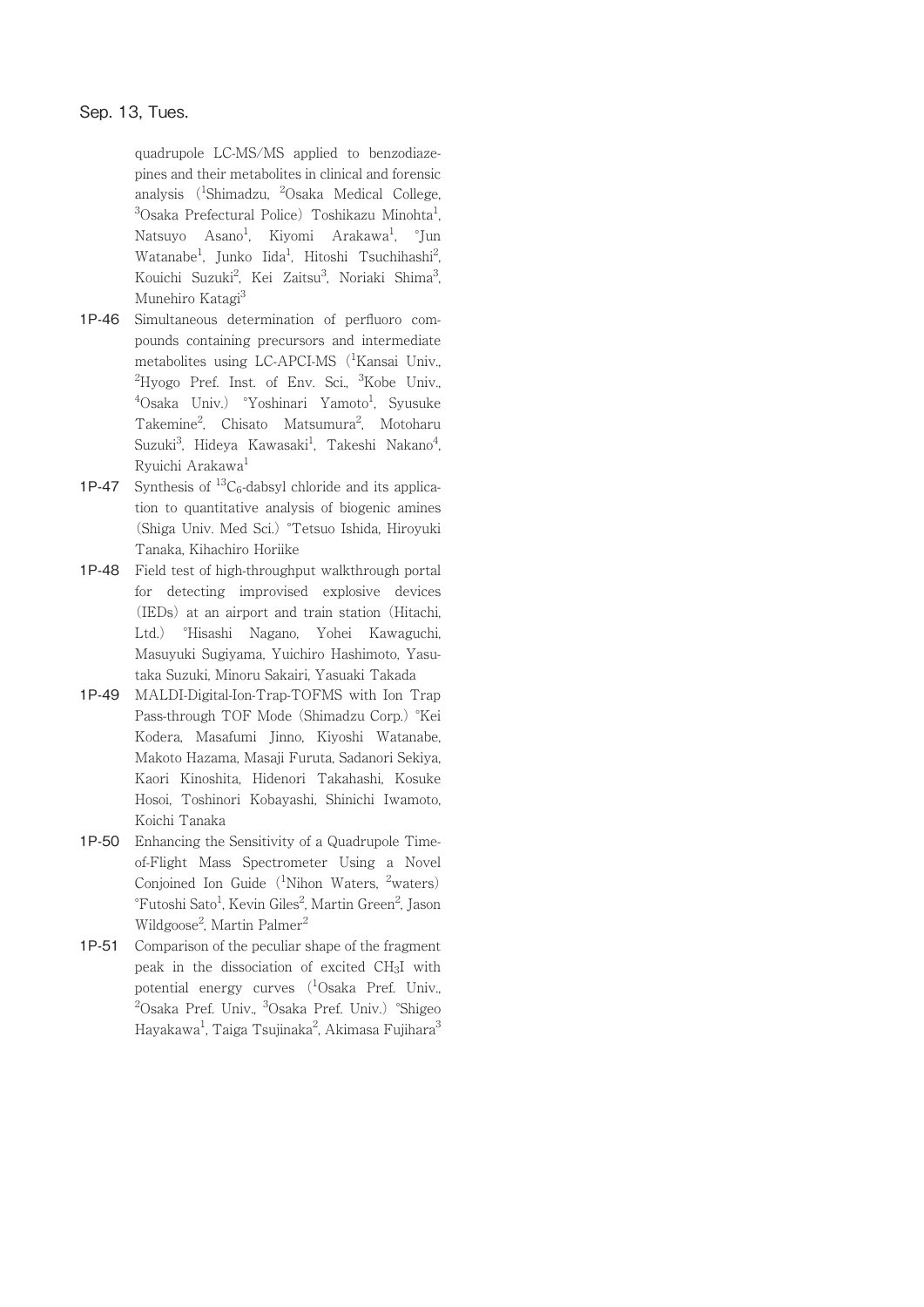# Room A (Orbit Hall)

## Oral Presentations

(9 : 00~10 : 00) Chair: Shingo Horimoto (Mitsubishi Tanabe Pharma Corp.)

- 2A-O1-0900 High sensitive quantification for targeted compounds by benchtop quadrupole orbitrap MS "Q-Exactive" (Thermofisher) °Kentaro Takahara, Yoko Yamagishi, Shigeru Sakamoto
- 2A-O1-0920 ☆Development of highly sensitive and selective metabolic profiling system by gas chromatography/triple quadrupole mass spectrometry (<sup>1</sup>Osaka Univ., <sup>2</sup>Agilent Technologies Japan, Ltd.) °Yuki Tsujimoto<sup>1</sup>, Hiroshi Tsugawa<sup>1</sup>, Kuniyo Sugitate<sup>2</sup>, Norihiro Sakui<sup>2</sup>, Takeshi Bamba<sup>1</sup> ,  $Eiichiro$  Fukusaki $<sup>1</sup>$ </sup>
- **2A-O1-0940** Separation and identification of  $Ca^{2+}$ -binding calmodulin complexes with peptides using LC-FTMS (<sup>1</sup>Yokohama City Univ., <sup>2</sup>Kansai Univ., <sup>3</sup>Hokkaido Univ., <sup>4</sup>JAIST) °Issey Osaka<sup>1</sup>, Hiroki Fujimori<sup>2</sup>, Akiko Nakatomi<sup>3</sup>, Shin-ya Ohki<sup>4</sup> Ohki<sup>4</sup>, Hideya Kawasaki<sup>2</sup>, Ryuichi Arakawa<sup>2</sup>

# Poster Short Presentations

- (10 : 15~10 : 50) Chair: Shingo Horimoto (Mitsubishi Tanabe Pharma Corp.)
- $2A$ -SP-1015  $\quad \times$ Mass<sup>++</sup> 2.0.0: New version of freeware (2P-01) mass spectrometry analysis software (1 Shimadzu Corp., <sup>2</sup> Eisai, <sup>3</sup> NAIST) °Howell Parry<sup>1</sup>, Satoshi Tanaka<sup>1</sup>, Tsuyoshi Tabata<sup>2</sup>, Ken Aoshima<sup>2</sup>, Yoshiya Oda<sup>2</sup> , Yoshito Nihei<sup>3</sup>, Takaaki Nishioka<sup>3</sup>, Shinichi Utsunomiya<sup>1</sup>, Shigeki Kajihara<sup>1</sup>, Koichi Tanaka1
- 2A-SP-1020 (2P-02) Efficient profiling of plant photoresponse metabolites by the Live Single-cell MS and look-up metabolic map software (<sup>1</sup>Hiroshima Univ., <sup>2</sup>QBiC RIKEN) °Takashi Fujii<sup>1</sup>, Hajime Mizuno<sup>1</sup>, Naohiro Tsuyama<sup>1</sup> , Sachiko Date<sup>2</sup>, Tsutomu Masujima<sup>1, 2</sup>
- 2A-SP-1025 (2P-03) ☆Sensitivity enhancement in LC-MS analysis of human cultured cell proteome and phosphoproteome by using meterscale monolithic silica capillary columns (1 Kyoto Univ., <sup>2</sup> GL Sciences) °Mio Iwasaki<sup>1</sup>, Masaki Wakabayashi<sup>1</sup>, Minoru  $Nakano<sup>1</sup>$ . , Nobuo Tanaka<sup>2</sup>, Yasushi Ishihama1
- 2A-SP-1030 (2P-04) ☆Estimation and Optimization of the Peak Capacity of One-Dimensional Gradient HPLC Using a Long Monolithic Silica Capillary Column (<sup>1</sup>Eisai Co., Ltd., Pharmaceutical Science and Technology Core Function Unit, Global Formulation Japan, <sup>2</sup>Eisai Co., Ltd., Biomarkers and Personalized Medicine Core Function Unit, <sup>3</sup>Kyoto Univ., <sup>4</sup>Kyoto Institute of Technology, <sup>5</sup>GL Science) °Kanta Horie<sup>1</sup>, Yoshiaki Sato<sup>2</sup> ;<br>; Takayuki Kimura<sup>2</sup>, Tatsuji Nakamura<sup>2</sup> , Yasushi Ishihama<sup>3</sup>, Yoshiya Oda<sup>2</sup>, Tohru Ikegami<sup>4</sup>, Nobuo Tanaka<sup>4, 5</sup>
- 2A-SP-1035 (2P-05) ☆Metabolomics analysis of serum lysophosphatidylcholine (LPC) levels (1 Kobe Pharm. Univ., <sup>2</sup> Kobe Univ., <sup>3</sup> Kobe Gakuin Univ.) °Nao Kawamura<sup>1</sup>, Chika Takashima<sup>1</sup>, Atsuko Takeuchi<sup>1</sup>, Akimori Wada<sup>1</sup>, Ichiro Morioka<sup>2</sup>, Masafumi Matsuo3
- 2A-SP-1040 (2P-06) ☆Exploration of neoplastic tumor marker by differential LC-MS (<sup>1</sup>Hiroshima Univ., Grad. Sch. Biomed. Sci., <sup>2</sup>Hiroshima Univ., N-BARD, <sup>3</sup>QBiC, RIKEN) °Yukina Hirai<sup>1</sup> , Naohiro Tsuyama<sup>1</sup>, Hajime Mizuno<sup>1</sup>, Eiso Hiyama<sup>2</sup>. , Sachiko Date3 , Tsutomu Masujima $^{1, 3}$
- 2A-SP-1045 (2P-07) ☆Development of oxidized phosphatidylcholines profiling method by supercritical fluid chromatography/tandem mass spectrometry (<sup>1</sup>Osaka Univ., <sup>2</sup>Kobe Univ.) °Takato Uchikata<sup>1</sup>, Atsuki Matsubara<sup>1</sup> , Shin Nishiumi<sup>2</sup>, Masakazu Shinohara<sup>2</sup> ;<br>; Masaru Yoshida<sup>2</sup>, Eiichiro Fukusaki<sup>1</sup> , Takeshi Bamba<sup>1</sup>

# Luncheon Seminar (Presented by K.K. AB SCIEX)

 $(12:10~13:10)$ 

2A-L-1210 The roles and potential of mass spectrometry for biomarker research in drug discovery (Takeda Pharmaceutical) °Yoshinori Satomi

## Oral Presentations

# (14 : 20~15 : 20) Chair: Kentaro Yamaguchi (Tokushima Bunri Univ.)

2A-O2-1420 ☆Electron transfer dissociation of protonated disulfide linked polypeptides (<sup>1</sup>Osaka Pref. Univ., <sup>2</sup>Osaka Univ., <sup>3</sup>AIST, <sup>4</sup>Osaka MCHRI) °Shinya Matsumoto<sup>1</sup>, Akimasa Fujihara<sup>1</sup>, Shigeo Hayakawa<sup>1</sup>, Michisato Toyoda<sup>2</sup>, Yasushi Shigeri<sup>3</sup>, Yoshinac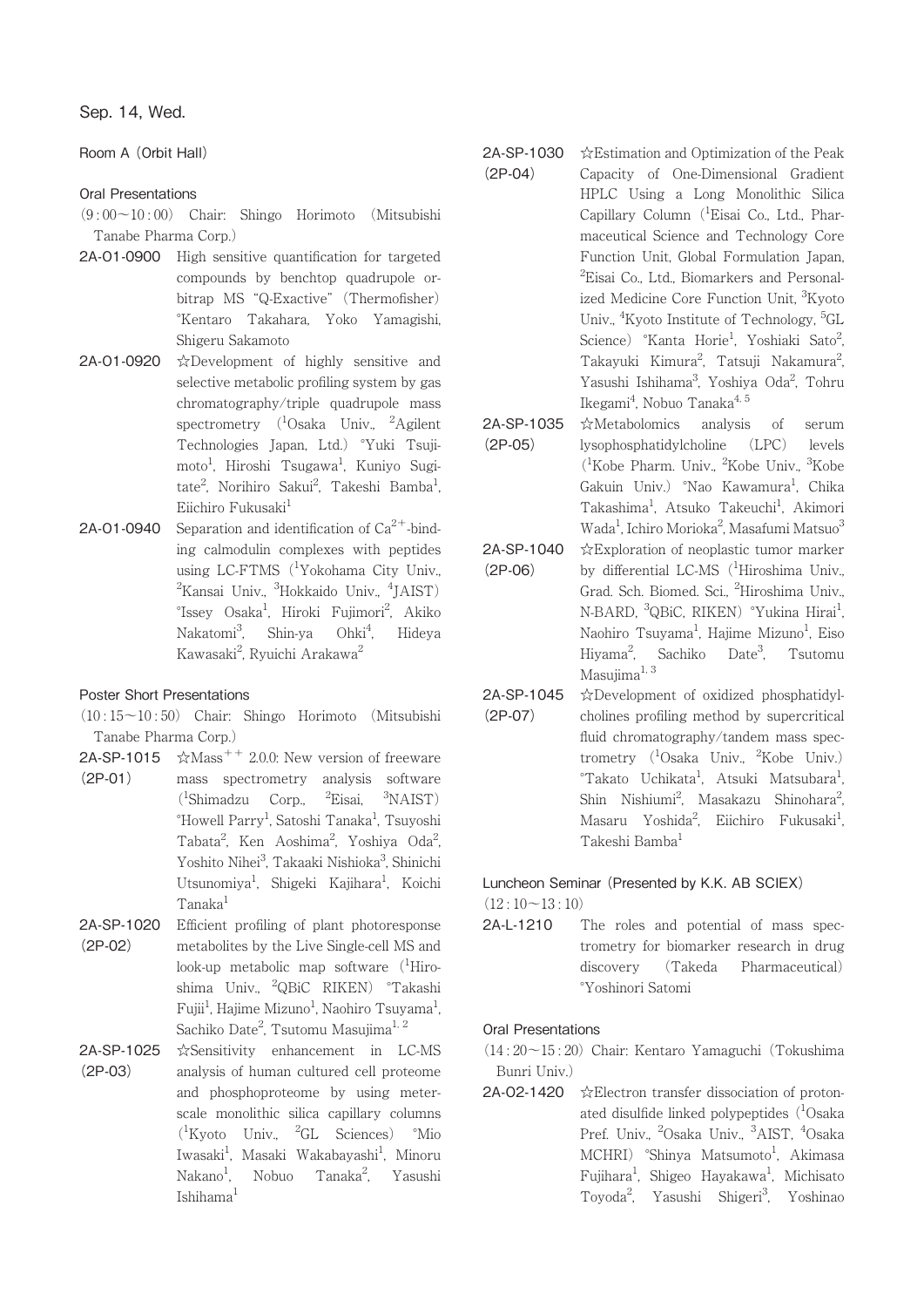Wada<sup>4</sup>, Michiko Tajiri<sup>4</sup>

- 2A-O2-1440 Fragmentation Mechanisms of Phosphorylated Tetrapeptide Ions in Collision-Induced Dissociations―The Suppression of Neutral Loss Using "On-Resonance" Pulsed Gas Introduction CID— (<sup>1</sup>Nara Women's Univ., <sup>2</sup>Nara Women's Univ.,  ${}^{3}$ Shimadzu Co.,  ${}^{4}$ AIST) Erika Sugahara ${}^{1}$ , Yuka Kurosaki<sup>2</sup>, Ayaka Takahashi<sup>1</sup> , Shigeki Kajihara<sup>3</sup>, Hiroko Morinaga<sup>3</sup>, Shinichi Iwamoto<sup>3</sup>, Koichi Tanaka<sup>3</sup>, °Takae Takeuchi<sup>2, 4</sup>
- 2A-O2-1500 Peptide Cation Radicals by Electron-Ion Recombination (UW) °Frantisek Turecek, Christopher Moss, Thomas Chung

#### Plenary Lectures 2

- (15 : 45~16 : 35) Chair: Mitsuo Takayama (Yokohama City Univ.)
- 2A-PL-1545 Fundamental Insights and Future Prospects on Ionization Methods (Univ. of Yamanashi) °Kenzo Hiraoka

#### Award Lectures

- (16 : 35~17 : 55) Chair: Ryuichi Arakawa (Kansai Univ.)
- 2A-AW-1635 ☆Structural Study of Proteins and Peptides by using Mass Spectrometry (Science Education) °Kazuo Hirayama
- 2A-AW-1655 Development of Mass Spectrometry-Based Analytical Systems for Proteomics and Phosphoproteomics (<sup>1</sup>Kyoto Univ.,  $^{2}$ Keio Univ.)  $^{\circ}$ Yasushi Ishihama $^{1,\,2}$
- 2A-AW-1715 Laser Desorption/Ionization Mass Spectrometry Using Functional Metal Nanoparticles (Kansai Univ.) °Hideya Kawasaki
- 2A-AW-1735 Direct Tissue Analysis Using Mass Spectrometry (Osaka Univ.) °Shuichi Shimma

The mark "☆" shows that the presenting author applied to the "Best Presentation Award".

Room B (Seiun 1)

#### Oral Presentations

- $(9.00~10.00)$  Chair: Shuichi Shimma (Osaka Univ.)
- 2B-O1-0900 ☆Development and Evaluation of New Stigmatic Mass Microscope with High Mass and Spatial Resolving Power Using Multi-Turn Time-of-Flight Mass Spectrometer (<sup>1</sup>Osaka Univ., <sup>2</sup>Osaka Univ., <sup>3</sup>GPI, <sup>4</sup>Osaka Institute of Technology, <sup>5</sup>JST) °Jun Aoki<sup>1, 5</sup>, Michisato Toyoda<sup>1, 5</sup>, Hisanao Hazama2, 5, Kunio Awazu2, 5, Kenichi Fuji<sup>4, 5</sup>, Yasuhide Naito<sup>3, 5</sup>
- 2B-O1-0920 ☆Multi-Omics Imaging by Mass Spectrometry (<sup>1</sup>Kyushu Univ., <sup>2</sup>Kyushu Univ., <sup>3</sup>Kyushu Univ.) Ayumi Yamaguchi<sup>1</sup> , °Daisuke Miura<sup>2</sup>, Yoshinori Fujimura<sup>2</sup> ;<br>; Hiroyuki Wariishi<sup>2, 3</sup>
- 2B-O1-0940 ☆Observation of Tissue Sections Using a Laser Ionization Stigmatic Mass Microscope (<sup>1</sup>Grad. School Eng., Osaka Univ., <sup>2</sup>Grad. School Sci., Osaka Univ., <sup>3</sup>GPI, <sup>4</sup>JST, CREST) °Hisanao Hazama<sup>1, 4</sup>, Tomonori Hamanaka<sup>1</sup>, Jun Aoki<sup>2, 4</sup>, Michisato Toyoda<sup>2, 4</sup>, Yasuhide Naito<sup>3, 4</sup>, Kunio  $A$ wazu<sup>1, 4</sup>

## Poster Short Presentations

 $(10:15\sim10:50)$  Chair: Shuichi Shimma (Osaka Univ.)

- **2B-SP-1015**  $\hat{\mathcal{X}}$ The suppression of oxygen adducts (2P-08) reaction of abietic acid in the ionization process by inorganic particles-assisted laser desorption/ionization (<sup>1</sup>SUNBOR, <sup>2</sup>Kansai Univ.) °Takehiro Watanabe<sup>1</sup>, Asuka Masumoto<sup>2</sup>, Hideya Kawasaki<sup>2</sup>, Ryuichi Arakawa<sup>2</sup>, Tohru Yamagaki<sup>1</sup>
- 2B-SP-1020 (2P-09) ☆Analysis of sugar chains by thin-layer chromatography desorption electrospray ionization mass spectrometry (TLC/DESI-MS) (<sup>1</sup>Kansai Univ, <sup>2</sup>Kansai Univ, <sup>3</sup>Osaka Univ, <sup>4</sup>Kansai Univ, <sup>5</sup>Kansai Univ) °Sayuri Shide<sup>1</sup>, Tetuya Furuike<sup>2</sup>, Toshio Tashima<sup>3</sup> , Hideya Kawasaki<sup>4</sup>, Ryuichi Arakawa<sup>5</sup>
- 2B-SP-1025 (2P-10) ☆Improving Bioanalytical Selectivity in Differential Mobility Spectrometry―Mass Spectrometry Using Chemical Effects (AB SCIEX) °Ryoma Yamamoto, Shigeru Yamada
- 2B-SP-1030 (2P-11) ☆Highly sensitive analysis of glycopeptides using labeling technique by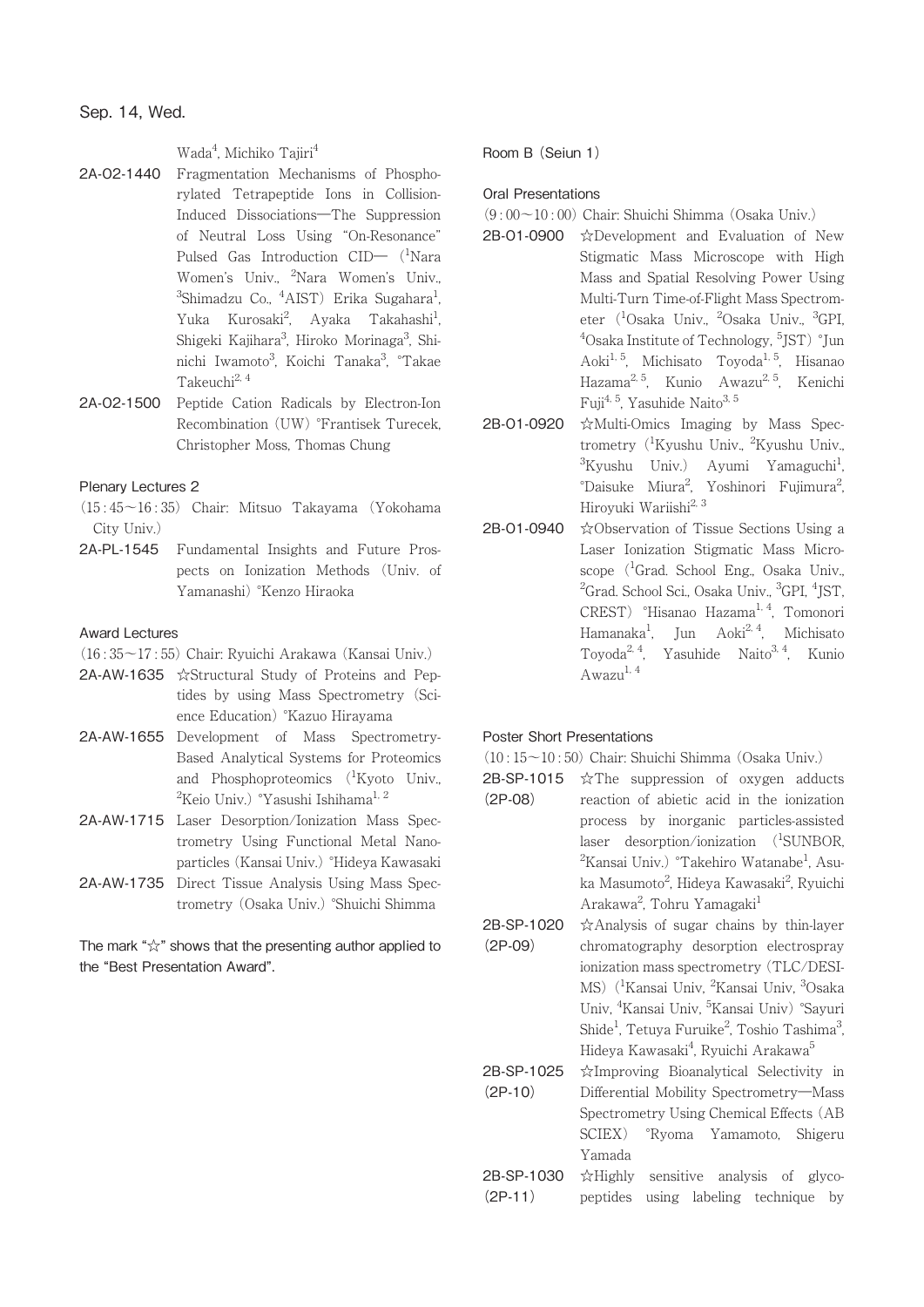MALDI-MS (Shimadzu Corp.) °Kenichi Taniguchi, Yuko Fukuyama, Yutaka Ibuki, Koichi Tanaka

- 2B-SP-1035 ☆Kinetic analysis of bilirubin glucuronida-(2P-12) tion by UDP-glucuronosyltransferase 1A1 (1 Kobe Pharm. Univ., <sup>2</sup> Kobe Univ.) °Shoichi Ohmi<sup>1</sup>, Atsuko Takeuchi<sup>1</sup>, Akimori Wada<sup>1</sup>, Hisahide Nishio<sup>2</sup>
- 2B-SP-1040 (2P-13) ☆Development of Double Cylindrical Dielectric Barrier Discharge Ion Source Installed on the Orbitrap Exactive Mass Spectrometer (<sup>1</sup>CERC, <sup>2</sup>Univ. Yamanashi) <sup>o</sup>Md Ahsan Habib<sup>1</sup>, Lee Chuin Chen<sup>2</sup> , Satoshi Ninomiya<sup>2</sup>, Kenzo Hiraoka<sup>1</sup>
- 2B-SP-1045 (2P-14) ☆Live single cell MS searching for spatial molecular distribution in plant tissue (1 Grad. Sch. Biomed. Sci., Hiroshima Univ., <sup>2</sup>QBiC, RIKEN) °Atsushi Kurisu<sup>1</sup>, Naohiro Tsuyama<sup>1</sup>, Hajime Mizuno<sup>1</sup>, Sachiko Date<sup>2</sup> , Tsutomu Masujima<sup>1, 2</sup>

#### Luncheon Seminar (Presented by Bruker Daltonics)

 $(12:10~13:10)$ 

2B-L-1210 The introduction of Bruker Daltonics novel mass spectrometry (BDAL K.K.) Noriyuki Iwasaki, Jouji Seta, Haruo Hosoda, Kazunori Saito, Yumiko Matsuyama, Toshizi Kudoh, °Takashi Nirasawa

#### Oral Presentations

- (14 : 20~15 : 40) Chair: Kenichi Iwamoto (Osaka Pref. Univ.)
- 2B-O2-1420 ☆Improvement of Ionization Efficiency for Spray Ionization Method Using Cationization in Non-polar Solvent (<sup>1</sup>Tokyo Metropolitan University, <sup>2</sup> Japan Science and Technology Agency) °Naoto Niizuma<sup>1</sup>, , Atsushi Takamizawa<sup>1, 2</sup>, Takashi Kore $n$ aga<sup>1</sup>
- 2B-O2-1440 ☆Direct Analysis of Biomolecules by Probe Electrospray Ionization Mass Spectrometry (<sup>1</sup>CERC, <sup>2</sup>Univ. Yamanashi,  $\rm ^3$ Univ. Yamanashi)  $\rm ^\circ$ Mridul Kanti Mandal $\rm ^1$ , Lee Chuin Chen<sup>2</sup>, Kentaro Yoshimura<sup>3</sup> .<br>, Zhan Yu<sup>1</sup>, Sen Takeda<sup>3</sup>, Kenzo Hiraoka<sup>1</sup>
- 2B-O2-1500 ☆Mass Spectrometric Detection of Explosives by Ambient Sampling Chemical Ionization (<sup>1</sup>CERC, <sup>2</sup>Univ. Yamanashi) <sup>o</sup>Md Ahsan Habib<sup>1</sup>, Lee Chuin Chen<sup>2</sup> .<br>, Kenzo Hiraoka<sup>1</sup>
- 2B-O2-1520 ☆Fundamental Aspect and Phospho-

proteomics Application of MALDI In-Source Decay via Hydrogen Abstraction (Yokohama City Univ.) °Daiki Asakawa, Mitsuo Takayama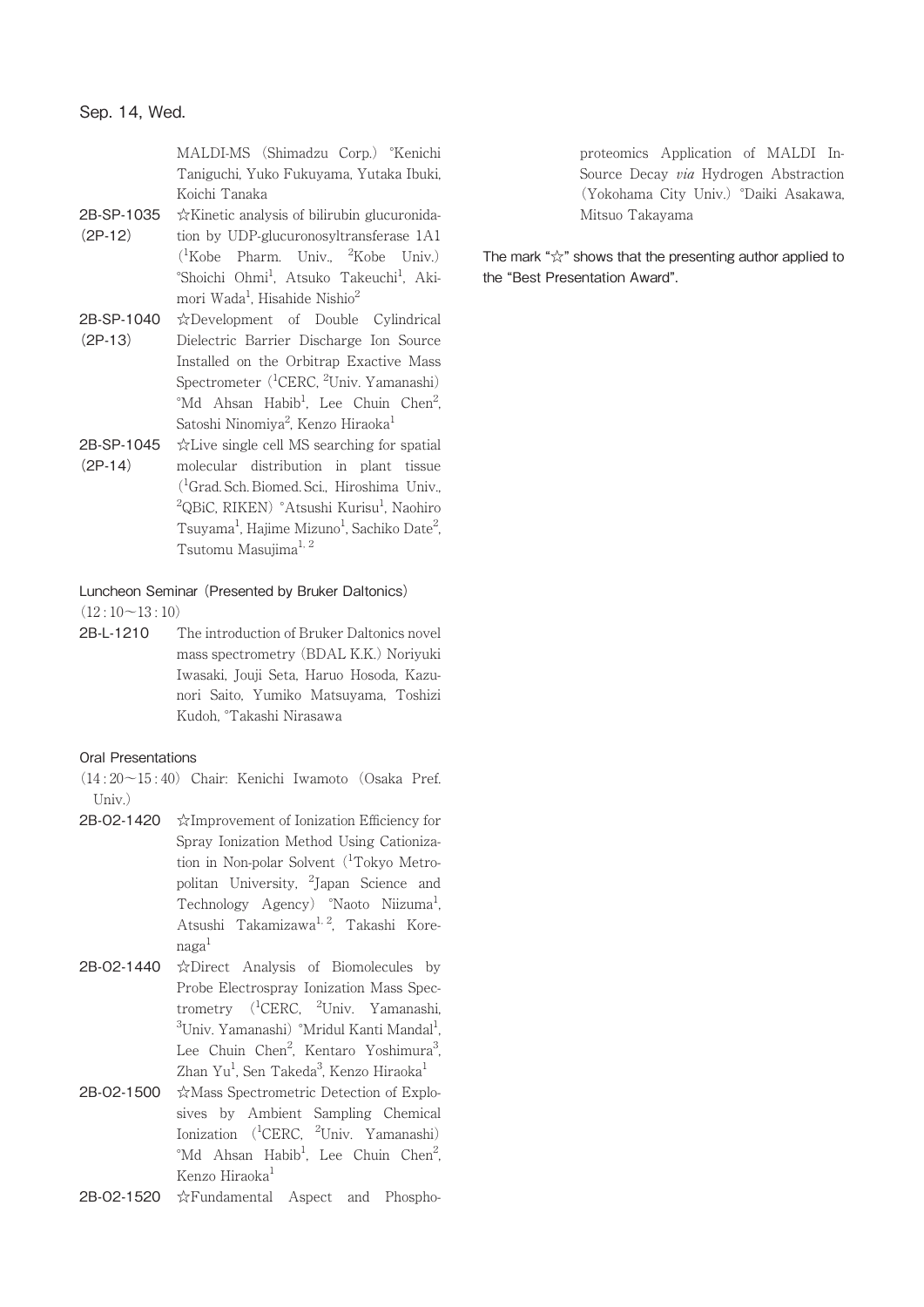Room C (Seiun 2)

# Oral Presentations

- (9 : 00~10 : 00) Chair: Shigeru Sakamoto (Thermo Fisher)
- 2C-O1-0900 Chirality Detection of the 1 : 2 Metal/Phpybox Complex Ion by ESIMS (<sup>1</sup>OMTRI, <sup>2</sup>Kansai Univ., <sup>3</sup>ISIR Osaka Univ.) °Hirofumi Sato<sup>1</sup>, Takashi Nakakoji<sup>2</sup>, Yoshitake Suzuki<sup>2</sup>, Yoshio Takai<sup>3</sup>, Hideya Kawasaki<sup>2</sup> .<br>, Ryuichi Arakawa<sup>2</sup>, Motohiro Shizuma<sup>1</sup>
- 2C-O1-0920 ☆Chiral-Discriminating Ability of Chiral Tetradentate Ligand/Metal Complex-Ion toward Amino Acids Evaluated by ESIMS  $(^1$ Kansai Univ.,  $^2$ OMTRI) °Takashi  $Nakabi<sup>1</sup>$ . Hirofumi Sato<sup>2</sup>, , Hideya Kawasaki<sup>1</sup>, Ryuichi Arakawa<sup>1</sup>, Motohiro Shizuma2
- 2C-O1-0940 Determination of Stability Constants for Enantioselective Complexation in Matrix Using FAB Mass Spectrometry (<sup>1</sup>OMTRI, <sup>2</sup>Fac. of Science, Osaka Univ., <sup>3</sup>ISIR, Osaka Univ., <sup>4</sup>Eng. Sci., Osaka Univ., <sup>5</sup>Kansai Univ.) °Motohiro Shizuma<sup>1</sup>, Hiroshi Adachi2 Kaori Asano<sup>3</sup>, , Tsuyoshi Matsuzaki<sup>3</sup>, Hirofumi Sato<sup>1</sup>, Takeyuki Suzuki<sup>3</sup>, Keiji Hirose<sup>4</sup>, Yoshito Tobe<sup>4</sup> , Hideya Kawasaki<sup>5</sup>, Ryuichi Arakawa<sup>5</sup> .<br>, Daisuke Ono<sup>1</sup>

# Poster Short Presentations

- $(10:15\sim10:50)$  Chair: Shigeru Sakamoto (Thermo Fisher)
- 2C-SP-1015 (2P-15) ☆The Formula Prediction and Identification of Peptide in Imaging Mass Spectrometry (<sup>1</sup>Shimadzu Corp., <sup>2</sup>Keio Univ.) °Hiroko Morinaga<sup>1</sup>, Shigeki Kajihara<sup>1</sup> , Yumi Matsumoto<sup>1</sup>, Shinichi Yamaguchi<sup>1</sup> , Akiko Kubo<sup>2</sup>, Kiyoshi Ogawa<sup>1</sup>
- 2C-SP-1020 ☆Vacuum Electrospray of Water Assisted (2P-16) by Laser Irradiation (<sup>1</sup>Univ. of Yamanashi Med. and Eng., <sup>2</sup>Univ. of Yamanashi CERC) °Satoshi Ninomiya<sup>1</sup>, Lee Chuin Chen<sup>1</sup>, Yuji Sakai<sup>2</sup>, Kenzo Hiraoka<sup>2</sup>
- 2C-SP-1025 (2P-17) ☆Development of a multi-turn time-offlight mass spectrometer with an atmospheric ionization (<sup>1</sup>Osaka Univ., <sup>2</sup>MSI TOKYO) °Masanobu Nakazono<sup>1</sup>, Hiroki  $Andoh<sup>1</sup>$ . Shinich Miki<sup>2</sup>. , Michisato  $\operatorname{Toyoda}^{1,\;2}$
- 2C-SP-1030 (2P-18) ☆Direct Analysis of Fragment Ions of Angiotensin I Realized by the Mass-

Charge Separated Measurement Using Superconducting Tunnel Junction Detector (AIST) °Nobuyuki Zen, Masahiro Ukibe, Shigetomo Shiki, Masataka Ohkubo

- 2C-SP-1035 (2P-19) ☆LC-MS separation and detection of plasma molecules (<sup>1</sup>Hiroshima Univ., Grad. Sch. Biomed. Sci., <sup>2</sup>QBiC, RIKEN) Haruka Omi<sup>1</sup>, Hideyuki Sumida<sup>1</sup>, <sup>o</sup>Tomonari Fujimura<sup>1</sup>, Hajime Mizuno<sup>1</sup>, Naohiro Tsuyama<sup>1</sup>, Sachiko Date<sup>2</sup> , Tsutomu Masujima $^{1, 2}$
- 2C-SP-1040 (2P-20) ☆SRM analysis and detection of Glial Fibrillary Acidic Protein in the Sera of Cattle with Bovine Spongiform Encephalopathy (<sup>1</sup>Meat Science Institute, <sup>2</sup>Rakuno Univ.) °Tomokazu Suzuki<sup>1</sup>, Emi Tanaka<sup>1</sup> , Naoyuki Maeda<sup>1, 2</sup>, Taku Miyasyou<sup>2</sup>, ;<br>; Hiroshi Yokota2
- 2C-SP-1045 (2P-21) ☆Structural analysis of silicone compound by TEOS resolution GC/MS method (Nipponkayaku Co., Ltd.) °Takahiro Hoshi, Sumio Ichimura, Kouichi Tsuchiya

# Luncheon Seminar (Presented by JEOL Ltd.)

 $(12:10~13:10)$ 

2C-L-1210 Introduction of a new GC-QMS, JMS-Q1050GC and new applications of the JMS-S3000 "SpiralTOF" MALDI-TOFMS (JEOL) °Yoshiyuki Ito, Junichi Osuga

# Oral Presentations

- (14 : 20~15 : 20) Chair: Michisato Toyoda (Osaka Univ.)
- 2C-O2-1420 ☆Observation of Ca Isotopes Using ICPMS-IT-LCS (Ion Trap Laser Cooling Spectroscopy) (Univ. of Tokyo) °Masanori Kitaoka, Yuta Yamamoto, Takuma Yoshida, Kyunghun Jung, Shuichi Hasegawa
- 2C-O2-1440 ☆The effect of electrically charged clouds on the stable nitrogen isotope ratio and the anion concentrations in cloud-based aerosols (Tokyo Univ. of Agr. & Tech.) °Hidemitsu Katsura
- 2C-O2-1500 Development of gas-phase NMR spectrometer for mass-selected ions (<sup>1</sup>Kobe Univ., <sup>2</sup>Osaka Pref. Univ.) °Kiyokazu Fuke<sup>1</sup> , Masahide Tona<sup>1</sup>, Akimasa Fujihara<sup>2</sup> ;<br>; Makoto Sakurai<sup>1</sup>, Haruki Ishikawa<sup>1</sup>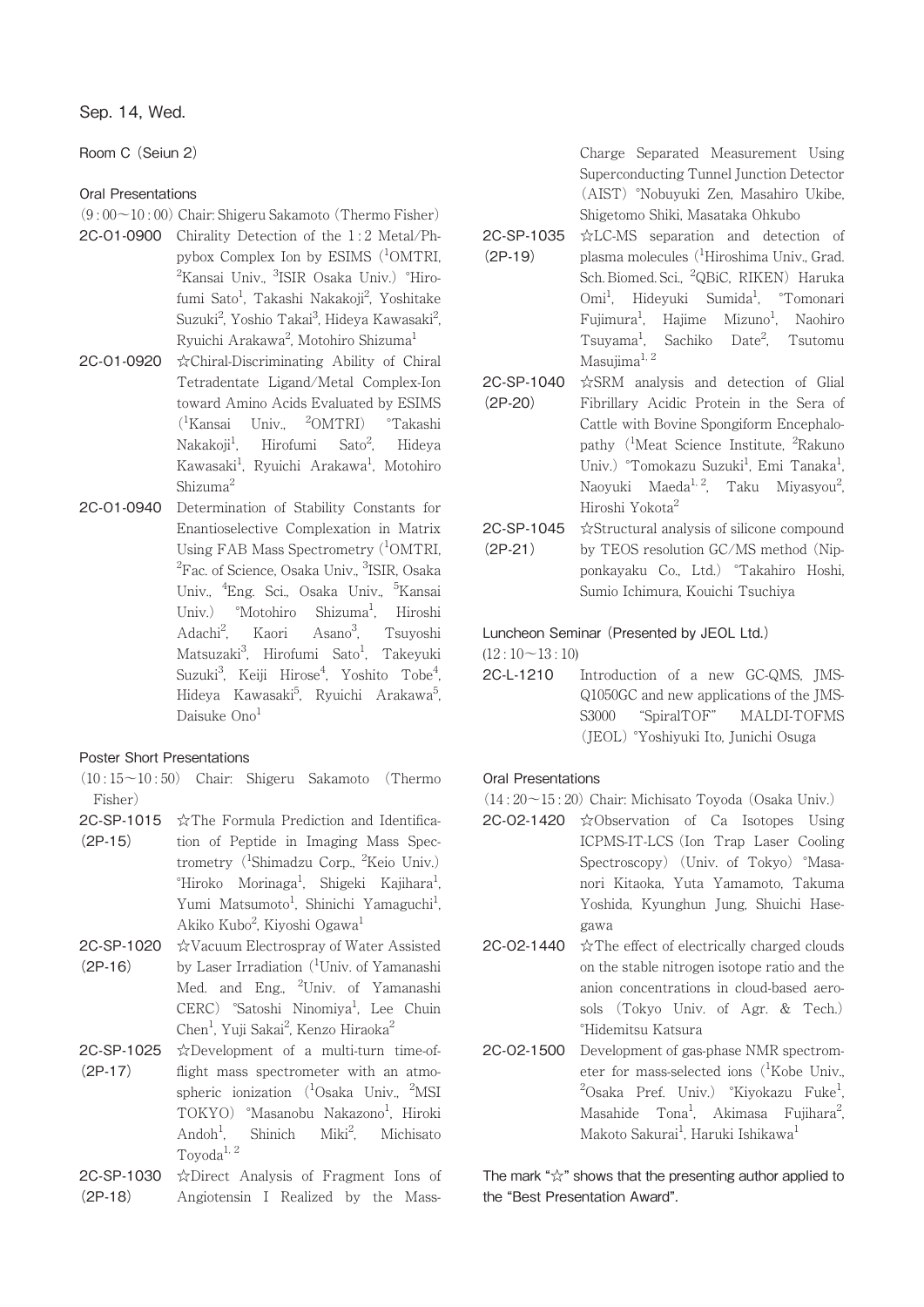Poster Room (Gekko)

Core time (Odd numbers): 11 : 00~12 : 00 Core time (Even numbers):  $13:15~14:15$ 

The mark "☆" shows that the presenting author applied to the "Best Presentation Award".

- **2P-01**  $\angle$ XMass<sup>++</sup> 2.0.0: New version of freeware mass spectrometry analysis software (<sup>1</sup>Shimadzu Corp., <sup>2</sup>Eisai, <sup>3</sup>NAIST) °Howell Parry<sup>1</sup>, Satoshi Tanaka<sup>1</sup>, Tsuyoshi Tabata<sup>2</sup>, Ken Aoshima<sup>2</sup> , Yoshiya Oda<sup>2</sup>, Yoshito Nihei<sup>3</sup>, Takaaki Nishioka<sup>3</sup> .<br>, Shinichi Utsunomiya<sup>1</sup>, Shigeki Kajihara<sup>1</sup>, Koichi Tanaka<sup>1</sup>
- 2P-02 ☆Efficient profiling of plant photoresponse metabolites by the Live Single-cell MS and lookup metabolic map software (<sup>1</sup>Hiroshima Univ.,  $^{2}$ QBiC RIKEN)  $^{\circ}$ Takashi Fujii $^{1}$ , Hajime Mizuno $^{1}$ , Naohiro Tsuyama<sup>1</sup>, Sachiko Date<sup>2</sup>, Tsutomu Masujima $1, 2$
- 2P-03 ☆Sensitivity enhancement in LC-MS analysis of human cultured cell proteome and phosphoproteome by using meter-scale monolithic silica capillary columns (<sup>1</sup>Kyoto Univ., <sup>2</sup>GL Sciences) °Mio Iwasaki<sup>1</sup>, Masaki Wakabayashi<sup>1</sup>, Minoru Nakano $^{\rm l}$ , Nobuo Tanaka $^{\rm 2}$ , Yasushi Ishihama $^{\rm l}$
- 2P-04 ☆Estimation and Optimization of the Peak Capacity of One-Dimensional Gradient HPLC Using a Long Monolithic Silica Capillary Column (1 Eisai Co., Ltd., Pharmaceutical Science and Technology Core Function Unit, Global Formulation Japan, <sup>2</sup> Eisai Co., Ltd., Biomarkers and Personalized Medicine Core Function Unit, <sup>3</sup>Kyoto Univ., <sup>4</sup>Kyoto Institute of Technology, <sup>5</sup>GL Science) °Kanta Horie<sup>1</sup>, Yoshiaki Sato<sup>2</sup>, Takayuki Kimura $^2$ , Tatsuji Nakamura $^2$ , Yasushi Ishihama $^3$ .<br>, Yoshiya Oda<sup>2</sup>, Tohru Ikegami<sup>4</sup>, Nobuo Tanaka<sup>4, 5</sup>
- 2P-05 ☆Metabolomics analysis of serum lysophosphatidylcholine (LPC) levels (<sup>1</sup>Kobe Pharm. Univ., <sup>2</sup>Kobe Univ., <sup>3</sup>Kobe Gakuin Univ.) °Nao Kawamura<sup>1</sup>, Chika Takashima<sup>1</sup>, Atsuko Takeuchi<sup>1</sup> , Akimori Wada<sup>1</sup>, Ichiro Morioka<sup>2</sup>, Masafumi Matsuo<sup>3</sup>
- 2P-06 ☆Exploration of neoplastic tumor marker by Differential LC-MS (<sup>1</sup>Hiroshima Univ., Grad.Sch. Biomed. Sci., <sup>2</sup>Hiroshima Univ., N-BARD, <sup>3</sup>QBiC, RIKEN) °Yukina Hirai<sup>1</sup>, Naohiro Tsuyama<sup>1</sup> , Hajime Mizuno<sup>1</sup>, Eiso Hiyama<sup>2</sup>, Sachiko Date<sup>3</sup> .<br>י Tsutomu Masujima<sup>1, 3</sup>
- 2P-07 ☆Development of oxidized phosphatidylcholines

profiling method by supercritical fluid chromatography/tandem mass spectrometry (<sup>1</sup>Osaka Univ., <sup>2</sup>Kobe Univ.) °Takato Uchikata<sup>1</sup>, Atsuki  $Matsubara<sup>1</sup>$  $\sin$  Nishiumi<sup>2</sup> , Masakazu Shinohara<sup>2</sup>, Masaru Yoshida<sup>2</sup>, Eiichiro Fukusaki<sup>1</sup> , Takeshi Bamba<sup>1</sup>

- **2P-08**  $\angle$  The suppression of oxygen adducts reaction of abietic acid in the ionization process by inorganic particles-assisted laser desorption/ionization.  $(^1$ SUNBOR,  $^2$ <sup>2</sup>Kansai Univ.) <sup>o</sup>Takehiro  $Watanabe<sup>1</sup>$ . Asuka Masumoto<sup>2</sup>. , Hideya Kawasaki<sup>2</sup>, Ryuichi Arakawa<sup>2</sup>, Tohru Yamagaki<sup>1</sup>
- 2P-09 ☆Analysis of sugar chains by thin-layer chromatography desorption electrospray ionization mass spectrometry (TLC/DESI-MS) (<sup>1</sup>Kansai Univ., <sup>2</sup>Kansai Univ., <sup>3</sup>Osaka Univ., <sup>4</sup>Kansai Univ.,  $^{5}$ Kansai Univ.) °Sayuri Shide $^{1}$ , Tetuya Furuike $^{2}$ ;<br>; Toshio Tashima<sup>3</sup>, Hideya Kawasaki<sup>4</sup>, Ryuichi Arakawa5
- 2P-10 ☆Improving Bioanalytical Selectivity in Differential Mobility Spectrometry―Mass Spectrometry Using Chemical Effects (AB SCIEX) °Ryoma Yamamoto, Shigeru Yamada
- **2P-11**  $\angle$  Highly sensitive analysis of glycopeptides using labeling technique by MALDI-MS (Shimadzu Corp.) °Kenichi Taniguchi, Yuko Fukuyama, Yutaka Ibuki, Koichi Tanaka
- 2P-12 ☆Kinetic analysis of bilirubin glucuronidation by UDP-glucuronosyltransferase 1A1 (<sup>1</sup>Kobe Pharm. Univ., <sup>2</sup>Kobe Univ.) °Shoichi Ohmi<sup>1</sup>, Atsuko Takeuchi<sup>1</sup>, Akimori Wada<sup>1</sup>, Hisahide Nishio<sup>2</sup>
- 2P-13 ☆Development of Double Cylindrical Dielectric Barrier Discharge Ion Source Installed on the Orbitrap Exactive Mass Spectrometer (<sup>1</sup>CERC, <sup>2</sup>Univ. Yamanashi) °Md Ahsan Habib<sup>1</sup>, Lee Chuin Chen<sup>2</sup>, Satoshi Ninomiya<sup>2</sup>, Kenzo Hiraoka<sup>1</sup>
- 2P-14 ☆Live single cell MS searching for spatial molecular distribution in plant tissue (<sup>1</sup>Grad. Sch. Biomed. Sci., Hiroshima Univ., <sup>2</sup>QBiC, RIKEN) °Atsushi Kurisu<sup>1</sup>, Naohiro Tsuyama<sup>1</sup>, Hajime Mizuno<sup>1</sup>, Sachiko Date<sup>2</sup>, Tsutomu Masujima<sup>1, 2</sup>
- 2P-15 ☆The Formula Prediction and Identification of Peptide in Imaging Mass Spectrometry (1 Shimadzu Corp., <sup>2</sup> <sup>2</sup>Keio Univ.) °Hiroko Morinaga<sup>1</sup>, Shigeki Kajihara<sup>1</sup>, Yumi Matsumoto<sup>1</sup> , Shinichi Yamaguchi<sup>1</sup>, Akiko Kubo<sup>2</sup>, Kiyoshi  $Ogawa<sup>1</sup>$
- 2P-16 ☆Vacuum Electrospray of Water Assisted by Laser Irradiation (<sup>1</sup>Univ. of Yamanashi Med. and Eng., <sup>2</sup> Univ. of Yamanashi CERC) °Satoshi Ninomiya<sup>1</sup>, Lee Chuin Chen<sup>1</sup>, Yuji Sakai<sup>2</sup>, Kenzo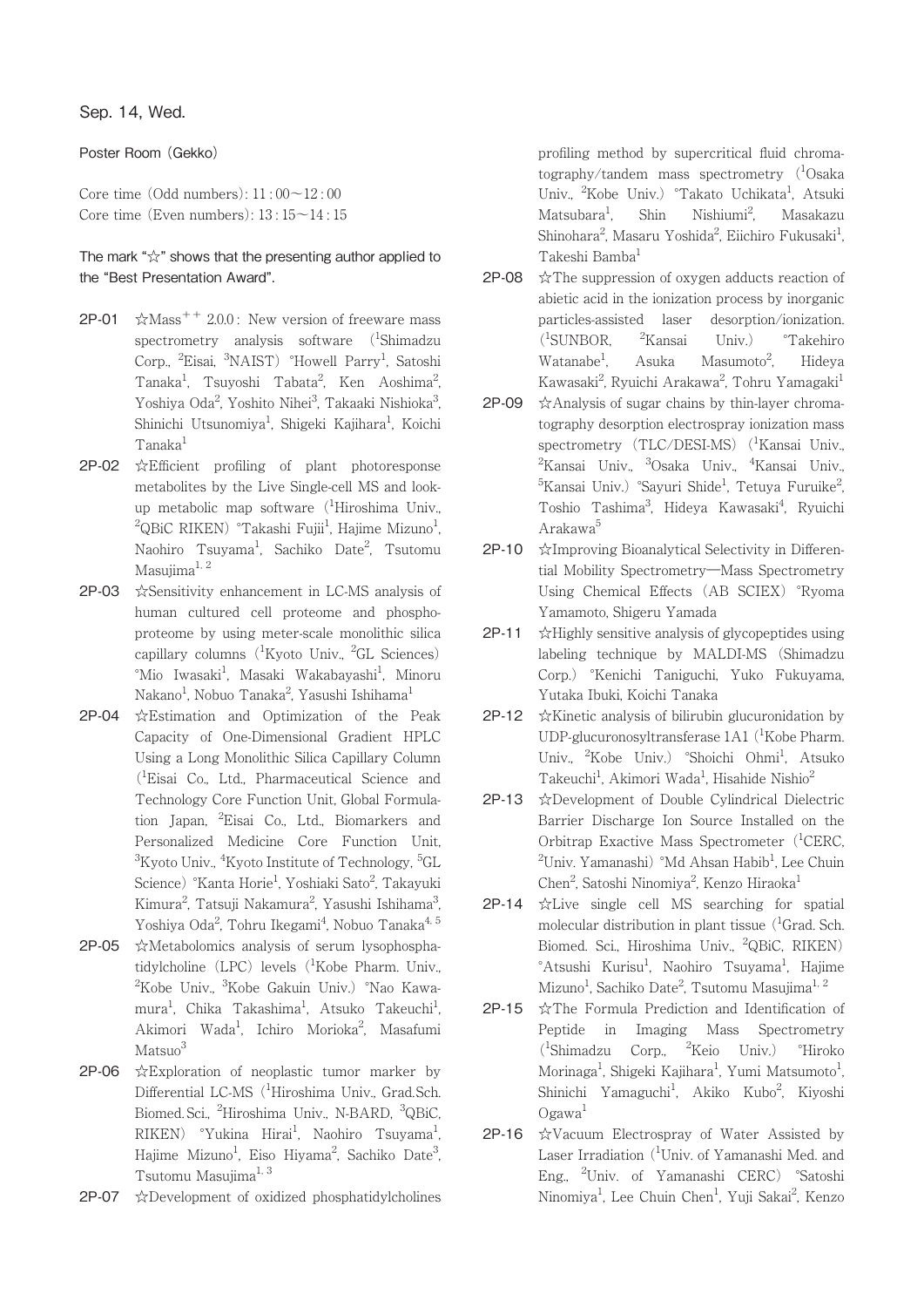Hiraoka<sup>2</sup>

- 2P-17 ☆Development of a multi-turn time-of-flight mass spectrometer with an atmospheric ionization (1 Osaka Univ., <sup>2</sup> MSI TOKYO) °Masanobu Nakazono<sup>1</sup>, Hiroki Andoh<sup>1</sup>, Shinich Miki<sup>2</sup>, Michisato Toyoda<sup>1, 2</sup>
- 2P-18 ☆Direct Analysis of Fragment Ions of Angiotensin I Realized by the Mass-Charge Separated Measurement Using Superconducting Tunnel Junction Detector (AIST) °Nobuyuki Zen, Masahiro Ukibe, Shigetomo Shiki, Masataka Ohkubo
- 2P-19 ☆LC-MS separation and detection of plasma molecules (<sup>1</sup>Hiroshima Univ., Grad. Sch. Biomed. Sci., <sup>2</sup>QBiC, RIKEN) Haruka Omi<sup>1</sup>, Hideyuki Sumida<sup>1</sup>, °Tomonari Fujimura<sup>1</sup>, Hajime Mizuno<sup>1</sup> , Naohiro Tsuyama<sup>l</sup>, Sachiko Date<sup>2</sup>, Tsutomu Masujima $1, 2$
- 2P-20 ☆SSRM analysis and detection of Glial Fibrillary Acidic Protein in the Sera of Cattle with Bovine Spongiform Encephalopathy (<sup>1</sup>Meat Science Institute, <sup>2</sup>Rakuno Univ.) °Tomokazu Suzuki<sup>1</sup>, Emi Tanaka<sup>1</sup>, Naoyuki Maeda<sup>1, 2</sup>, Taku Miyasyou<sup>2</sup> .<br>, Hiroshi Yokota<sup>2</sup>
- 2P-21 ☆Structural analysis of silicone compound by TEOS resolution GC/MS method (Nipponkayaku Co., Ltd.) °Takahiro Hoshi, Sumio Ichimura, Kouichi Tsuchiya
- 2P-22 Multivariate analysis using MS background subtraction (<sup>1</sup>Reifycs Inc., <sup>2</sup>Shimadzu Corporation) °Mitsuhiro Kanazawa<sup>1</sup>, Atsushi Ogiwara<sup>1</sup> , Hisae Anyoji<sup>1</sup>, Jun Watanabe<sup>2</sup>, Junko Iida<sup>2</sup>
- 2P-23 Establishment of easy method to prevent carryover of peptides in Nano LC-MS (Chugai Pharmaceutical Co., Ltd.) °Takashi Shinkawa, Kohji Nagano, Nami Yabuki, Kuniyasu Kato, Noriyuki Inomata, Masayuki Haramura
- 2P-24 Development of novel MS probes for highsensitivity proteomics (Shimadzu Corp.) °Takashi Shimada, Taka-Aki Sato, Koichi Tanaka
- 2P-25 Amino acid analysis utilizing isotope-dilution and development of C-peptide certified reference material (<sup>1</sup>AIST, <sup>2</sup>TMD) °Tomoya Kinumi<sup>1</sup>, Mari Goto<sup>1</sup>, Megumi Kato<sup>1</sup>, Takeshi Kasama<sup>2</sup>, Akiko  $Taking$ akatsu $<sup>1</sup>$ </sup>
- 2P-26 Analysis of modified amyloid beta peptide (1 Asahikawa Medical Univ., <sup>2</sup> Asahikawa Medical Univ.) °Hiroaki Akutsu<sup>1</sup>, Naomi Tsumura<sup>2</sup>, Masao Nakamura2
- 2P-27 Establishment of comprehensive quantitative proteomics of epithelial cell membrane transporters by mass spectrometric analysis (Osaka

Univ.) °Kazuaki Takafuji, Takashi Nishiyama, Shushi Nagamori, Yoshikatsu Kanai

- 2P-28 Direct analysis of lipid molecular species in localized areas from tissue thin sections by liquid extraction surface analysis (LESA) with nano-ESI (<sup>1</sup>Chubu Univ., <sup>2</sup>Keio Univ., <sup>3</sup>NIHS) Miho Goto<sup>1</sup>, Yoshiki MIzuno<sup>1</sup>, Akinori Mizuno<sup>1</sup>, Kazutaka Ikeda<sup>2</sup>, Yoko Tajima<sup>3</sup>, °Ryo Taguchi<sup>1, 2, 3</sup>
- 2P-29 Development of useful software to search for drug metabolites (<sup>1</sup>Astellas Pharma Inc., <sup>2</sup>Shiseido Irica Technology Inc.) °Yoko Susaki<sup>1</sup>, Tsuneaki Kaneko<sup>2</sup>, Kohichiro Tanaka<sup>1</sup>, Kazuyoshi Nozaki<sup>1</sup> , Shigeyuki Terashita<sup>1</sup>, Toshio Teramura<sup>1</sup>
- 2P-30 Novel Tools for Automated Metabolite Identification, Biotransformation Localization and Quantitation Using UPLC-QTOF MSE (<sup>1</sup>Waters, <sup>2</sup>Waters, <sup>3</sup>Waters) °Motoji Oshikata<sup>1</sup>, Stephen Mcdonald<sup>2</sup> ;<br>; Mark Wrona<sup>2</sup>, Jeff Goshawk<sup>3</sup>, Alan Millar<sup>2</sup>, Noriko Kato<sup>1</sup>, Yukari Haramaki<sup>1</sup>
- 2P-31 Analysis of drugs in biological samples using online SPE-LC/MS/MS (Jasco Int.) Noriko Kagi, °Hideto Kakimi
- 2P-32 Ultrahigh Spectral Resolution in Drug Imaging-MS (<sup>1</sup>Bruker Daltonics K.K., <sup>2</sup>Kyoto Prefectural Univ. of Med.) °Takashi Nirasawa<sup>1</sup>, Kazunori Saito<sup>1</sup>, Masaya Ikegawa<sup>2</sup>
- 2P-33 Imaging mass spectrometry of the additive ingredient of the films using Pt nanoparticles (Kansai Univ.) °Tetsuro Higashiisokawa, Hideya Kawasaki, Ryuichi Arakawa
- 2P-34 MALDI MS analysis of N-glycan structures of a cell adhesion molecule, CADM1 (<sup>1</sup>Div. of Mol. Pathol., Inst. of Med. Sci., Univ. of Tokyo, <sup>2</sup>Med. Proteo. Lab., Inst. of Med. Sci., Univ. of Tokyo, <sup>3</sup>Shimadzu Corp.) °Mika Sakurai-Yageta<sup>1</sup>, Tomoko Maruyama<sup>1</sup>, Megumi Ishimura<sup>1</sup>, Azusa Yanagawa<sup>1</sup>, Masaaki Oyama<sup>2</sup>, Hiroko Kondo<sup>2</sup> , Sadanori Sekiya<sup>3</sup>, Shinichi Iwamoto<sup>3</sup>, Koichi Tanaka<sup>3</sup>, Yoshinori Murakami<sup>1</sup>
- 2P-35 Understanding characteristics of zwitterionic HILIC columns for improved LC/MS methods of polar compounds. (<sup>1</sup>Merck SeQuant, <sup>2</sup>Umea Univ.) <sup>o</sup>Tobias Jonsson<sup>1</sup>, Ngoc Phuoc Dinh<sup>1, 2</sup>, Wen Iiang<sup>1</sup>. Petrus  $Hemstrom<sup>1</sup>$ . , Patrik Appelblad<sup>1</sup>, Knut Irgum<sup>2</sup>
- 2P-36 Shotgun proteomics using monolithic 2 meter long nanoLC-MS/MS (<sup>1</sup>Astellas Pharma Inc., <sup>2</sup>GL Science Inc.) °Masashi Hiramoto<sup>1</sup>, Satoru Ujihara<sup>1</sup>, Masatoshi Yuri<sup>1</sup>, Masamichi Yuda<sup>1</sup> , Toshio Teramura<sup>1</sup>, Masanori Motokawa<sup>2</sup>, Nobuo Tanaka2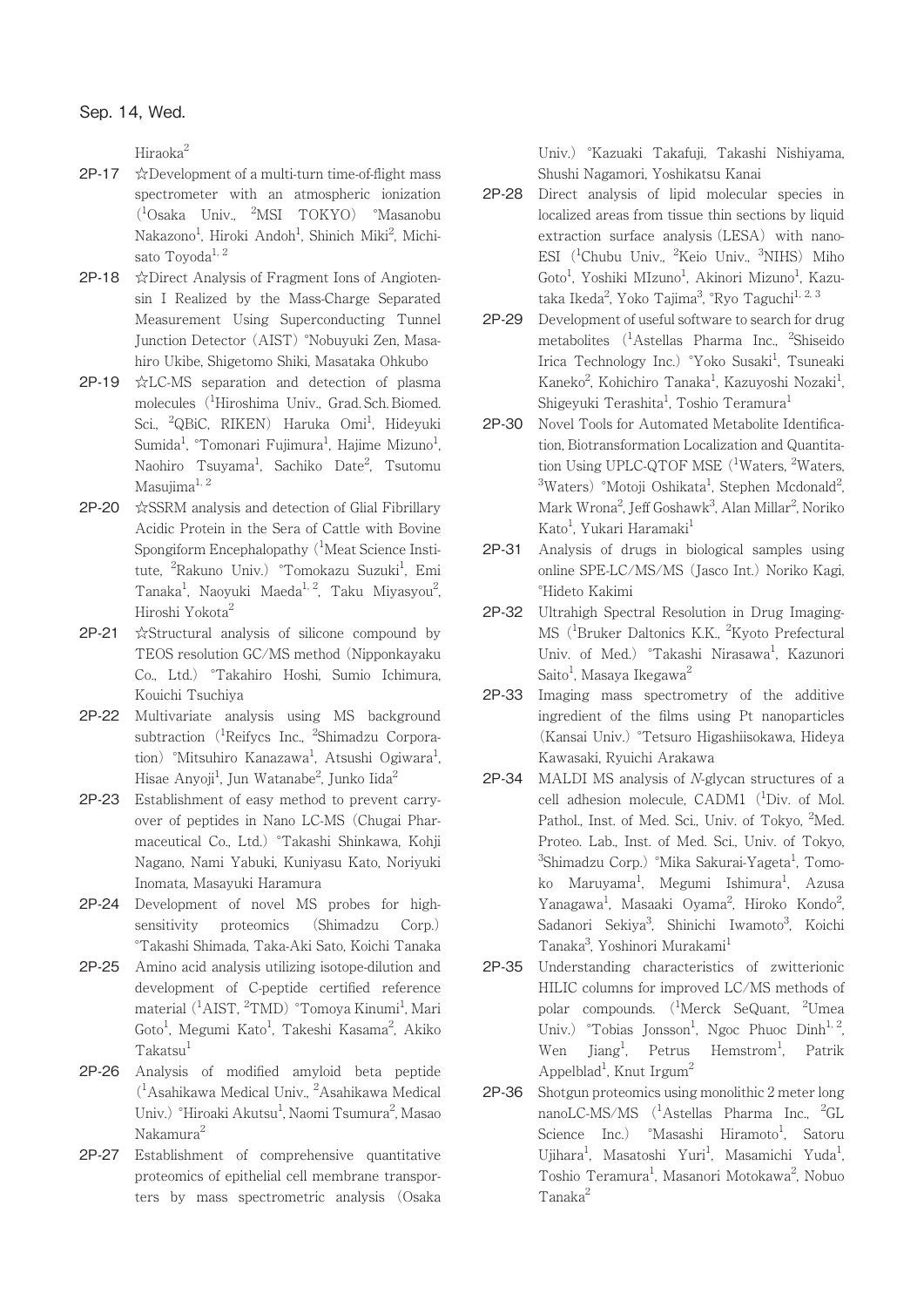- 2P-37 Clusters in azeotropic mixtures of acetonitrile-water and acetonitrile-ethanol studied by liquid-ionization MS/MS. (<sup>1</sup>Yokohama Nat. Univ.,  $^{2}$ Yamanashi Univ)  $^{\circ}$ Masahiko Tsuchiya<sup>1</sup>, Yasuo Shida<sup>2</sup>
- 2P-38 Development of Thin Layer Chromatography-Atmospheric Pressure Ionizations/Mass Spectrometer (TLC-API/MS) (Kanagawa Univ.) °Yoshiyuki Mochida
- 2P-39 Importance of Water in Surface-Assisted Laser Desortion/Ionization Mass Spectrometry (Yokohama City Univ.) °Shohey Moriguchi, Mitsuo Takayama
- 2P-40 Highly sensitive MALDI analyses of hydrophobic peptides using a novel additive ADHB with conventional matrices  $(^1$ Shimadzu Corp., <sup>2</sup>Hiroshima Univ.) Yuko Fukuyama<sup>1</sup>, °Ritsuko Tanimura<sup>1</sup>, Shunsuke Izumi<sup>2</sup>, Shinichi Iwamoto<sup>1</sup> , Koichi Tanaka<sup>1</sup>
- 2P-41 Human Serum Albumin-Modified Fe3 O4 Nanoparticles for Affinity SALDI-MS via the Protein-Drug Interactions (Kansai Univ.) °Yuichi Iwaki, Hideya Kawasaki, Ryuichi arakawa
- 2P-42 A Workflow for Metabolic Profiling and Elemental Composition Determination Using FT-ICR MS (<sup>1</sup>Bruker, <sup>2</sup>Kyushu Univ., <sup>3</sup>Kyushu Univ.) <sup>°</sup>Kazunori Saito<sup>1</sup>, Tatsuhiko Nagao<sup>2</sup>, Daisuke Miura<sup>3</sup>, Takashi Nirasawa<sup>1</sup>, Hiroyuki Wariishi<sup>2, 3</sup>
- 2P-43 A comparative study of electrolytes in Li-ion batteries and structural elucidation of electrolyte additives (AB SCIEX) °Kaoru Karasawa
- 2P-44 New Chiral Stationary Phase Screening the Fast Atom Bombardment Mass Spectrometry Coupling with Enantiomer-Labeled Guest Method (1 OMTRI, <sup>2</sup> Osaka Inst. Tech., <sup>3</sup> ISIR, Osaka Univ.) °Motohiro Shizuma<sup>1</sup>, Yoshiki Akasegawa<sup>2</sup>, Hirofumi Sato<sup>1</sup>, Kaori Asano<sup>3</sup>, Tsuyoshi Matsuzaki<sup>3</sup> .<br>, Osamu Shimomura<sup>2</sup>, Ryoki Nomura<sup>2</sup>, Takeyuki Suzuki<sup>3</sup>, Daisuke Ono<sup>1</sup>
- 2P-45 The High resolution and accurate LC-MS/MS and Software Tools for Non-targeted Screening for Food (K.K. AB SCIEX) °Kayako Suga, Yuriko Ozeki, Sumie Ando
- 2P-46 The target and non-target screening analyses of sulfa and quinolone drugs spiked in milk by using a benchtop FTMS LC-Orbitrap-MS (Thermo Fisher) °Tomoko Hamasaka, Yoko Yamagishi, Shigeru Sakamoto
- 2P-47 Characterization of fragrance derived from hop in beer using GC×GC TOFMS (<sup>1</sup>Suntory Liquors Ltd., <sup>2</sup>LECO Japan Corp.) Takako Inui<sup>1</sup>, Mariko

Ishimaru<sup>1</sup>, <sup>°</sup>Fumihiko Tsuchiya<sup>2</sup>, Kaneo Oka<sup>1</sup>

- 2P-48 Development of fast scanning technologies for a triple quadrupole mass spectrometer (Shimadzu Corp.) °Daisuke Okumura, Shiro Mizutai, Hiroto Itoi
- 2P-49 A study of morphogen regulating the cleavagestage of sea urchin by using direct single-cell molecular analysis (Hiroshima Univ.) °Kazuki Maeda, Takashi Yamamoto, Naoaki Sakamoto, Shunsuke Izumi
- 2P-50 Simulation of ion trajectories in a linear ion trap with plate electrodes inserted between rod electrodes (Osaka Univ) °Takahiro Kida, Daisuke Nakashima, Singo Ebata, Morio Ishihara
- 2P-51 Ion-molecule reaction of isomers of hydroxybenzoic acid with atmospheric negative ions (Yokohama City Univ.) °Rena Gonda, Kanako Sekimoto, Mitsuo Takayama
- 2P-52 Fundamental study of ambient ion-molecule reactions (Yokohama City Univ.) °Yuriho Nagasaki, Kanako Sekimoto, Mitsuo Takayama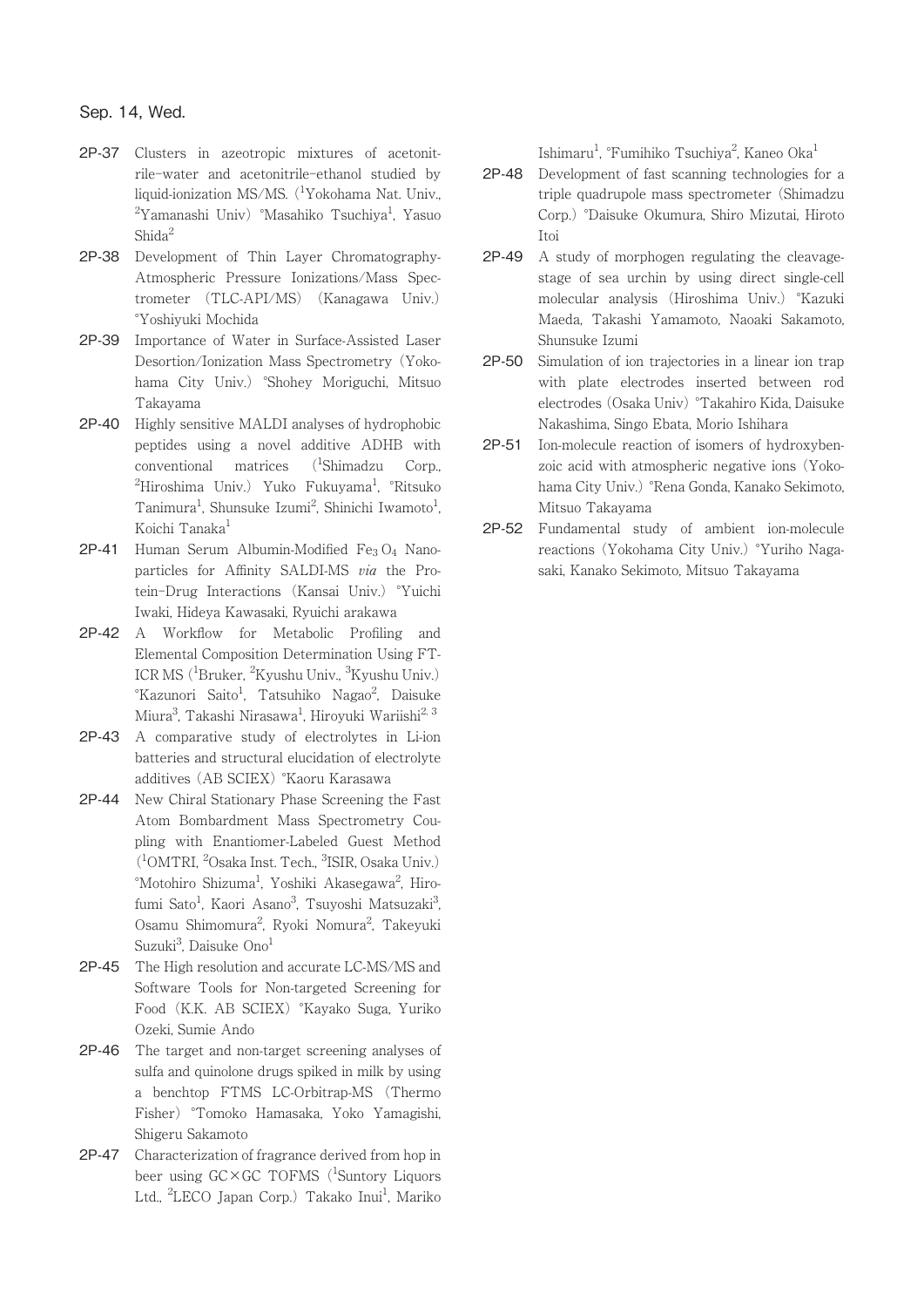# Room A (Orbit Hall)

## Oral Presentations

- (9 : 00~10 : 00) Chair: Yoshihiko Takinami (Shionogi &  $Co$  Ltd.)
- 3A-O1-0900 ☆Development of a novel data processing system for non-targeted gas chromatography/mass spectrometry-based metabolomics study (<sup>1</sup>Osaka Univ., <sup>2</sup>Tokyo Univ.)  $^{\circ}$ Hiroshi Tsugawa<sup>1</sup>, Yuki Tsujimoto<sup>1</sup>, Naoki Kawase<sup>1</sup>, Masanori Arita<sup>2</sup> , Takeshi Bamba<sup>1</sup>, Eiichiro Fukusaki<sup>1</sup>
- 3A-O1-0920 ☆A Novel Method for Metabolite Correlation Analysis Exploiting High-throughput Mass Spectrometric Technique for Metabolite Analysis Based on MALDI-MS (1 Biores. Bioenv. Sci., Kyushu Univ., <sup>2</sup>ICMRN, Kyushu Univ., <sup>3</sup>Bioarc., Kyushu Univ., <sup>4</sup>Fac. of Agric., Kyushu Univ.) °Daichi Yukihira<sup>1</sup>, Daisuke Miura<sup>2</sup> , Hiroyuki Wariishi<sup>2, 3, 4</sup>
- 3A-O1-0940 Higher quality and number of large scale proteome by bench top quadrupole orbitrap MS, Q Exactive. (Thermo Fisehr) °Daisuke Higo, Meiying Han, Yoko Yamagishi, Shigeru Sakamoto

# Poster Short Presentations

(10 : 15~10 : 50) Chair: Yoshihiko Takinami (Shionogi &  $Co.$  Ltd.)

- 3A-SP-1015 (3P-01) ☆Evaluation of a novel database search algorithm using MSn spectra (<sup>1</sup>Shimadzu Corp., <sup>2</sup>Eisai) °Kentaro Morimoto<sup>1</sup>, Masaki Murase<sup>1</sup>, Tsuyoshi Tabata<sup>2</sup>, Shigeki Kajihara<sup>1</sup>, Ken Aoshima<sup>2</sup>, Yoshiya Oda<sup>2</sup> , Koichi Tanaka<sup>1</sup>
- 3A-SP-1020 (3P-02) ☆Development of Algorithm Enabling Data-driven Determination of Elemental Composition Based on Isotopic Peak Ratio Observed by Ultrahigh-resolution FT-ICR-MS (1 Biores. Bioenv. Sci., Kyushu Univ., <sup>2</sup>ICMRN, Kyushu Univ., <sup>3</sup>Bioarc., Kyushu Univ., <sup>4</sup>Fac. of Agric., Kyushu Univ.) °Tatsuhiko Nagao<sup>1</sup>, Daichi Yukihira<sup>1</sup> , Yoshinori Fujimura<sup>2</sup>, Daisuke Miura<sup>2</sup> , Hiroyuki Wariishi<sup>2, 3, 4</sup>
- 3A-SP-1025 (3P-03) ☆N-Terminal selective derivatization with a 4-amidinophenyl group to improve peptide fragmentation (Kyoto Univ.) °Toru Yoshikawa, Masahiro Miyashita, Hisashi Miyagawa
- 3A-SP-1030 (3P-04) ☆Spatio-temporal Molecular Distribution in a Developing Frog (Xenopus) Egg by LC-MS (<sup>1</sup>Grad. Sch. Biomed. Sci., Hiroshima Univ., <sup>2</sup>Grad.Sch.Sci., Hiroshima Univ., <sup>3</sup>QBiC, RIKEN) °Siyu Zhang<sup>1</sup>, Atsushi Kurisu<sup>1</sup>, Naohiro Tsuyama<sup>1</sup>, Hajime  $Mizuno<sup>1</sup>$ , Atsushi Suzuki<sup>2</sup>, , Kimiko Takebayashi-Suzuki<sup>2</sup>, Sachiko Date<sup>3</sup>, Tsutomu Masujima<sup>1, 3</sup>
- 3A-SP-1035 (3P-05) ☆Protein C-terminome analysis of in vivo protease cleavage products―Its application for Biomarker Discovery— (<sup>1</sup>Osaka Univ., <sup>2</sup>Miyazaki Univ.) °Seiji Iguchi<sup>1</sup> , Koichi Imai<sup>2</sup>, Nobuhiro Matsumoto<sup>2</sup>, Masamitsu Nakazato<sup>2</sup>, Toshifumi Takao<sup>1</sup>
- 3A-SP-1040 (3P-06) ☆Structural analysis of triacylgrycerols using MALDI-TOF-TOF tandem MS with high precursor-ion selectivity (JEOL) °Ayumi Kubo, Masahiro Hashimoto, Yoshiyuki Itoh, Jun Onodera
- 3A-SP-1045 (3P-07) ☆Live single-cell MS for monitoring specific molecules in phospholipidotic cells (1 Hiroshima Univ., Grad. Sch. Biomed. Sci., <sup>2</sup>QBiC, RIKEN) °Kiyoshi Takeshima<sup>1</sup> , Sachiko Date<sup>2</sup>, Hajime Mizuno<sup>1</sup>, Naohiro Tuyama<sup>1</sup>, Tsutomu Masujima<sup>1, 2</sup>
- Luncheon Seminars(Presented by Thermo Fisher Scientific K.K.)

 $(12:10~13:10)$ 

- 3A-L-1210 Introduction of new products : (1) Benchtop Quadrupole Orbitrap MS ʻQ Exactive' and (2) High-Field Hybrid Orbitrap MS ʻOrbitrap Elite' (Thermo Fisher) °Shigeru Sakamoto
- Plenary Lectures 3 "Joint program with the Japanese Society for Biomedical Mass Spectrometry (JSBMS)"
- $(14:20\sim15:05)$  Chair: Ikuya Yano (Japan BCG Laboratry)
- 3A-PL-1420 Pathogenesis and therapeutic approaches in systemic amyloidosis (Shinshu Univ.) °Shuichi Ikeda

Plenary Lectures 4 "Joint program with the Japanese Society for Biomedical Mass Spectrometry (JSBMS)"

 $(15:05 \sim 15:50)$  Chair: Toshifumi Takao (Osaka Univ.)

3A-PL-1505 Past and future trends of biomedical applications: Measuring quality or quantity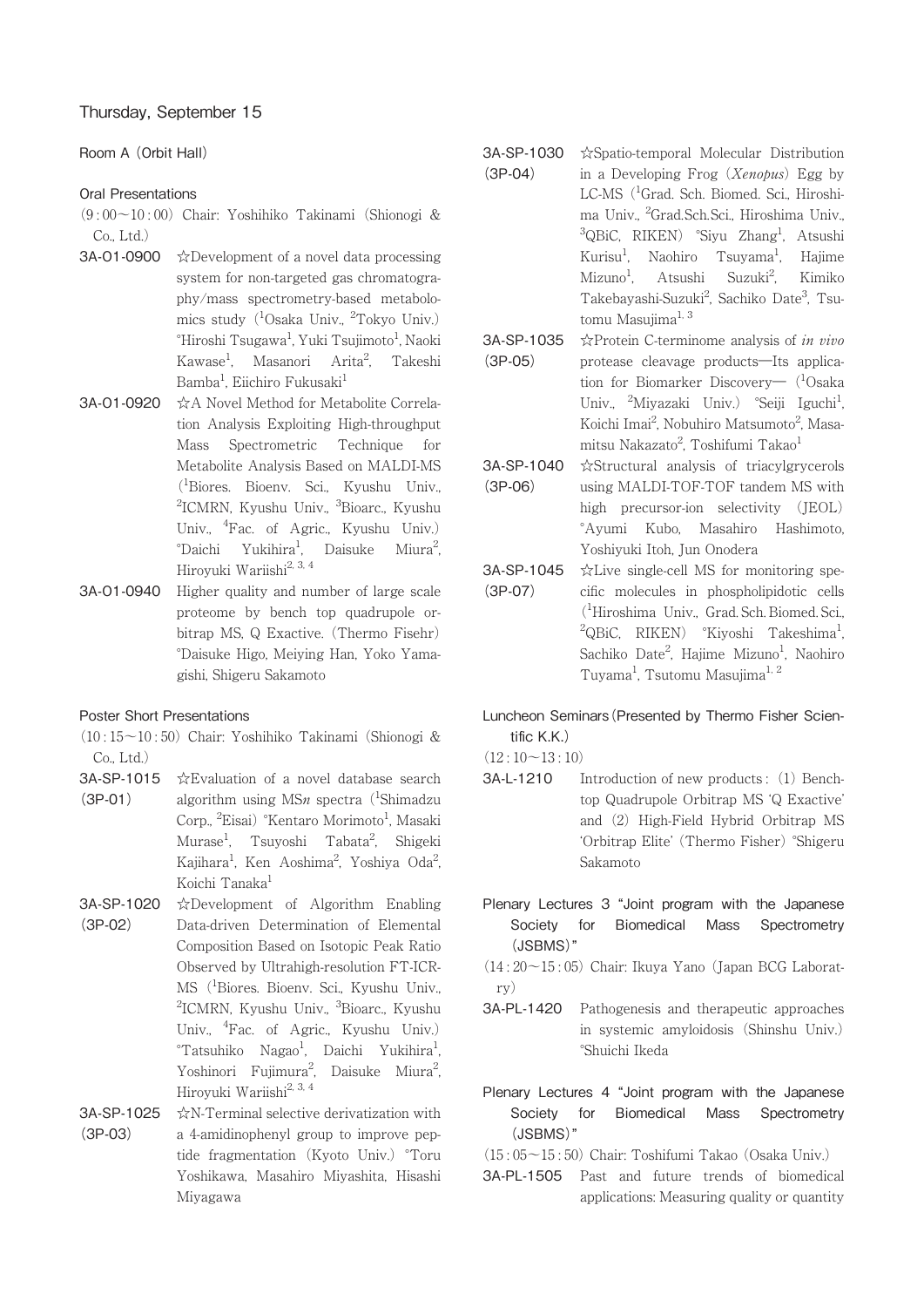(Osaka MCHRI) °Yoshinao Wada

- Plenary Lectures 5 "Joint program with the Japanese Society for Biomedical Mass Spectrometry (JSBMS)"
- (16 : 10~16 : 55) Chair: Toyofumi Nakanishi (Osaka Medical College)
- 3A-PL-1610 Imaging Mass Spectrometry: Current Performances and Upcoming Challenges (Univ. of Montreal) °Pierre Chaurand
- Plenary Lectures 6 "Joint program with the Japanese Society for Biomedical Mass Spectrometry (JSBMS)"
- $(16:55 \sim 17:40)$  Chair: Shigeo Hayakawa (Osaka Pref. Univ.)
- 3A-PL-1655 Tandem Mass Spectrometry in Clinical Enzymology : Towards Newborn Screening of Lysosomal Storage Disorders (UW) °Frantisek Turecek, Michael Gelb, C. Ronald Scott

The mark "☆" shows that the presenting author applied to the "Best Presentation Award".

Room B (Izumi)

#### Oral Presentations

- $(9:00 \sim 10:00)$  Chair: Shinji Nonose (Yokohama City  $Univ$ )
- 3B-O1-0900 Analysis of different conformaers of carbonic anhydrase 2 in solution using ion mobility coupled with electrospray ionization (<sup>1</sup>Yokohama City Univ., <sup>2</sup>Yokohama City Univ., <sup>3</sup>Nihon Waters, <sup>4</sup>Nihon Waters) °Mitsuo Takayama<sup>1</sup>, Yoshiaki Nabuchi<sup>2</sup> , Kenji Hirose<sup>3</sup>, Motoji Oshikata<sup>4</sup>
- 3B-O1-0920 ☆Ion mobility MS of glycopeptides from the Fc regions of different IgG subclasses (1 Osaka MCHRI, <sup>2</sup> Nihon Waters, <sup>3</sup> Nara Women's Univ.) °Michiko Tajiri<sup>1</sup>, Kenji Hirose<sup>2</sup>, Takae Takeuchi<sup>3</sup>, Yoshinao Wada<sup>1</sup>
- 3B-O1-0940 Characterization of cyclic small molecules by energy-resolved ion mobility mass spectrometry (RIKEN) °Yayoi Hongo, Yuko Izuchi, Syunya Takahashi, Takemichi Nakamura

#### Poster Short Presentations

(10 : 15~10 : 50) Chair: Shinji Nonose (Yokohama City Univ.)

- 3B-SP-1015 ☆Rapid Screening of Renal Cell Carcinoma (3P-08) (RCC) by Probe Electrospray Ionization Mass Spectrometry (<sup>1</sup>CERC, <sup>2</sup>Univ. Yamanashi, <sup>3</sup> Univ. Yamanashi) °Mridul Kanti Mandal<sup>1</sup>, Kentaro Yoshimura<sup>3</sup>, Lee Chuin Chen<sup>2</sup>, Zhan Yu<sup>1</sup>, Sen Takeda<sup>3</sup>, Kenzo Hiraoka<sup>1</sup>
- 3B-SP-1020 (3P-09) ☆Effect of Small Matrix Molecules in Nano ESI (<sup>1</sup>Hiroshima Univ., Grad. Sch. Biomed. Sci., <sup>2</sup>QBiC) °Megumi Wakimoto<sup>1</sup>, Yui Okamura<sup>1</sup>, Hajime Mizuno<sup>1</sup>, Naohiro  $T$ suyama<sup>1</sup>. , Sachiko Date2 , Tsutomu Masujima<sup>1, 2</sup>
- 3B-SP-1025 (3P-10) ☆Improving Bioanalytical Selectivity in Differential Mobility Spectrometry―Mass Spectrometry Using Chemical Effects (AB SCIEX) °Shigeru Yamada, Ryoma Yamamoto
- 3B-SP-1030 (3P-11) ☆A New Approach for Finding Sweet Spots of Glycopeptides by Distinction of Polymorphism of Matrix Crystal in Matrix-Assisted Laser Desorption/Ionization (The Noguchi Institute) °Hisako Okumura, Takashi Nishikaze, Hiroshi Jinmei, Junko Amano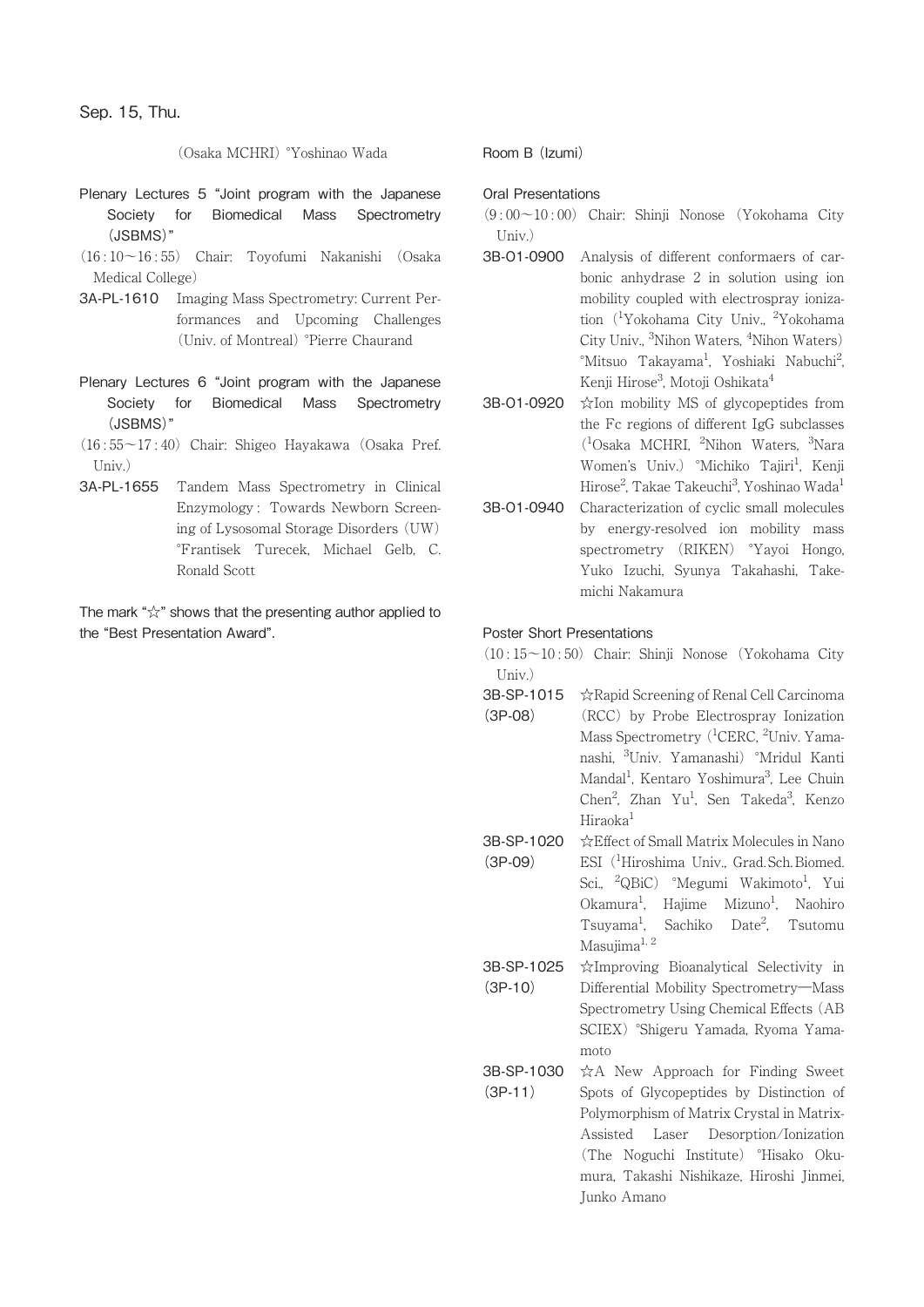# Sep. 15, Thu.

- 3B-SP-1035 (3P-12) ☆MALDI MS metabolite profiling by using nanoparticles of metal oxides and allotropes of carbon (<sup>1</sup>Ehime Univ., <sup>2</sup>Univ. of Buenos Aires, <sup>3</sup>Ehime Univ.) °Yousef Gholipour<sup>1</sup>, Rosa Erra-Balsells<sup>2</sup>, Hiroshi Nonami3
- 3B-SP-1040 (3P-13) ☆Direct Single Cell Analysis of Intracellular Drug Metabolism in a Primary Hepatocyte (<sup>1</sup>QBiC, RIKEN, <sup>2</sup>Hiroshima Univ., <sup>3</sup>ITO-EN, Ltd.) °Sachiko Date<sup>1</sup>, Hajime Mizuno<sup>2</sup>, Naohiro Tsuyama<sup>2</sup>, Takanori Harada<sup>2</sup>, Iwao Sakane<sup>3</sup>, , Tsutomu Masujima<sup>1, 2</sup>
- 3B-SP-1045 (3P-14) ☆Construction of metabolic profiling method for carotenoid derivatives using supercritical fluid chromatography coupled with tandem mass spectrometry  $(^1$ Osaka Univ., <sup>2</sup>Kobe Univ.) °Atsuki Matsubara<sup>1</sup> , Takato Uchikata<sup>1</sup>, Masakazu Shinohara<sup>2</sup> , Masaru Yoshida<sup>2</sup>, Eiichiro Fukusaki<sup>1</sup> , Takeshi Bamba1

# Luncheon Seminars (Presented by Nihon Waters K.K.)  $(12:10~13:10)$

3B-L-1210 Unified System Accelerating Advanced Research―The Fusion of High Definition, High Sensitivity and Informatics (Nihon Waters) °Futoshi Sato

The mark "☆" shows that the presenting author applied to the "Best Presentation Award".

## Room C (Ginga)

### Oral Presentations

- $(9:00~10:00)$  Chair: Tomova Kinumi (AIST)
- 3C-O1-0900 Development of Explosives Trace Detection System Using Cyclone-Type Particle Concentrator (Hitachi, Ltd.) °Yuichiro Hashimoto, Hisashi Nagano, Yasuaki Takada, Yasutaka Suzuki, Hideo Kashima, Masakazu Sugaya, Yasunori Doi, Koichi Terada, Minoru Sakairi
- 3C-O1-0920 ☆Qualitative Analysis of Volatile Metabolites Emitted by Aspergillus nidulans Using Ion Mobility Spectrometry and Mass Spectrometry (<sup>1</sup>Nara Women's Univ., <sup>2</sup>Nara Women's Univ., <sup>3</sup>Toho Univ., <sup>4</sup>AIST) °Shoko Ichii<sup>1</sup>, Toshiki Sugai<sup>3</sup> ,<br>, Tomoko Kimura<sup>2</sup>, Haruna Tanaka<sup>1</sup> , Sachiyo Kaneko<sup>1</sup>, Masato Kiuchi<sup>4</sup>, Takahito Suzuki<sup>2</sup>, Takae Takeuchi<sup>2, 4</sup>
- 3C-O1-0940 ☆Dependence of needle angle on negative ion formation in atmospheric pressure corona discharges (Yokohama City Univ.) °Kanako Sekimoto, Mitsuo Takayama

## Poster Short Presentations

 $(10:15\sim10:45)$  Chair: Tomoya Kinumi  $(AIST)$ 

- 3C-SP-1015 ☆Study of the matrix deposition method (3P-15) for mass microscope (<sup>1</sup>Shimadzu Corporation, <sup>2</sup> Hamamatsu University School of Medicine) °Kazuteru Takahashi<sup>1</sup>, Takahiro Harada<sup>1</sup>, Yumi Matsumoto<sup>1</sup>, Hideaki Izumi<sup>1</sup>, Kiyoshi Ogawa<sup>1</sup>, Mitsutoshi Setou<sup>2</sup>
- 3C-SP-1020  $(3P-16)$ ☆Super Atmospheric Pressure (P>1 atm) Electrospray Ion Source (Univ. Yamanashi) °Lee Chuin Chen, Mridul Kanti Mandal, Kenzo Hiraoka
- 3C-SP-1025 (3P-17) ☆Heat-shock desorption/mass spectrometry (<sup>1</sup>Univ. Yamanashi, <sup>2</sup>Univ. Yamanashi CERC) °Dilshadbek Usmanov<sup>2</sup> ;<br>; Satoshi Ninomiya<sup>1</sup>, Lee Chuin Chen<sup>1</sup>, Kenzo Hiraoka2

3C-SP-1030 (3P-18) ☆Live Single-cell MS for real time molecular detection of a stimulated cell (1 Hiroshima Univ., <sup>2</sup> QBiC, RIKEN) °Hajime Mizuno<sup>1</sup>, Naohiro Tsuyama<sup>1</sup>, Sachiko Date<sup>2</sup>, Tsutomu Masujima<sup>1, 2</sup>

3C-SP-1035 (3P-19) ☆Determination of benzodiazepines by LC/MSMS with trigger-MRM (<sup>1</sup>Agilent, <sup>2</sup>Nippon Med. Sch., <sup>3</sup>MST) °Masahiko Takino<sup>1</sup>, Makiko Hasashida<sup>2</sup>, Chieko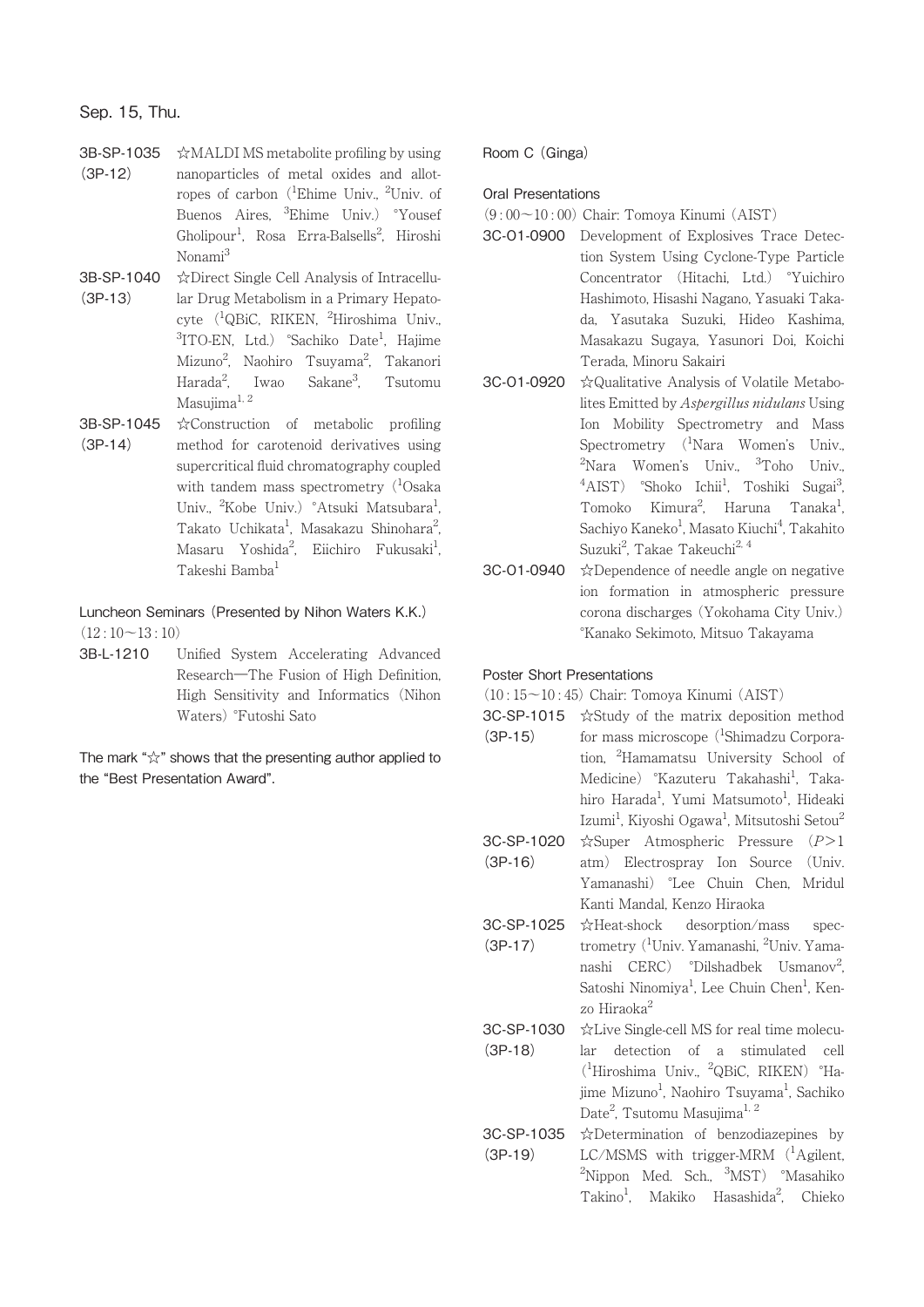Sep. 15, Thu.

Yoshizawa<sup>3</sup>, Hiroko Abe<sup>3</sup>

3C-SP-1040 (3P-20) ☆Live Single-Cell Mass Spectrometry for Spatiotemporal Analysis of Bioactive Substances in a Plant (Radish Sprouts) (1 Grad. Sch. Biomed. Sci., Hiroshima Univ., <sup>2</sup>QBiC, RIKEN) °Shuichi Matsuda<sup>1</sup>, Hajime Mizuno<sup>1</sup>, Naohiro Tsuyama<sup>1</sup>, Sachiko Date<sup>2</sup>, Tsutomu Masujima<sup>1, 2</sup>

# Luncheon Seminars (Presented by Agilent Technologies Japan, Ltd.)

 $(12:10~13:10)$ 

3C-L-1210 Comprehensive Native Glycan Profiling with Isomer Separation and Quantitation for the Discovery of Cancer Biomarkers (Chungnam Natl. Univ.) °Hyun Joo An

The mark "☆" shows that the presenting author applied to the "Best Presentation Award".

## Poster Room (Gekko)

Core time  $(Odd numbers): 11: 00~12: 00$ Core time (Even numbers):  $13 \cdot 15 \sim 14 \cdot 15$ 

- 3P-01 ☆Evaluation of a novel database search algorithm using MSn spectra (<sup>1</sup>Shimadzu Corp., <sup>2</sup>Eisai) °Kentaro Morimoto<sup>1</sup>, Masaki Murase<sup>1</sup>, Tsuyoshi Tabata<sup>2</sup>, Shigeki Kajihara<sup>1</sup>, Ken Aoshima<sup>2</sup> , Yoshiya Oda<sup>2</sup>, Koichi Tanaka<sup>1</sup>
- 3P-02 ☆Development of Algorithm Enabling Datadriven Determination of Elemental Composition based on Isotopic Peak Ratio Observed by Ultrahigh-resolution FT-ICR-MS (<sup>1</sup>Biores. Bioenv. Sci., Kyushu Univ., <sup>2</sup>ICMRN, Kyushu Univ., <sup>3</sup>Bioarc., Kyushu Univ., <sup>4</sup>Fac. of Agric., Kyushu Univ.) °Tatsuhiko Nagao<sup>1</sup>, Daichi Yukihira<sup>1</sup> , Yoshinori Fujimura<sup>2</sup>, Daisuke Miura<sup>2</sup>, Hiroyuki Wariishi2, 3, 4
- 3P-03 ☆N-Terminal selective derivatization with a 4 amidinophenyl group to improve peptide fragmentation (Kyoto Univ.) °Toru Yoshikawa, Masahiro Miyashita, Hisashi Miyagawa
- 3P-04 ☆Spatio-temporal Molecular Distribution in a Developing Frog (Xenopus) Egg by LC-MS (<sup>1</sup>Grad. Sch. Biomed. Sci., Hiroshima Univ., <sup>2</sup>Grad. Sch. Sci., Hiroshima Univ., <sup>3</sup>QBiC, RIKEN) °Siyu Zhang<sup>1</sup>, Atsushi Kurisu<sup>1</sup>, Naohiro Tsuyama<sup>1</sup> , Hajime Mizuno<sup>1</sup>, Atsushi Suzuki<sup>2</sup>, Kimiko Takebayashi-Suzuki<sup>2</sup>, Sachiko Date<sup>3</sup>, Tsutomu Masujima $^{1, 3}$
- 3P-05 ☆Protein C-terminome analysis of in vivo protease cleavage products―Its application for Biomarker Discovery— (<sup>1</sup>Osaka Univ., <sup>2</sup>Miyazaki Univ.) °Seiji Iguchi<sup>1</sup>, Koichi Imai<sup>2</sup>, Nobuhiro Matsumoto<sup>2</sup>, Masamitsu Nakazato<sup>2</sup>, Toshifumi  $Takao<sup>1</sup>$
- 3P-06 ☆Structural analysis of triacylgrycerols using MALDI-TOF-TOF tandem MS with high precursor-ion selectivity (JEOL) °Ayumi Kubo, Masahiro Hashimoto, Yoshiyuki Itoh, Jun Onodera
- 3P-07 ☆Live single-cell MS for monitoring specific molecules in phospholipidotic cells (<sup>1</sup>Hiroshima Univ., Grad. Sch. Biomed. Sci., <sup>2</sup> QBiC, RIKEN) °Kiyoshi Takeshima<sup>1</sup>, Sachiko Date<sup>2</sup>, Hajime Mizuno<sup>1</sup>, Naohiro Tuyama<sup>1</sup>, Tsutomu Masujima<sup>1, 2</sup>
- 3P-08 ☆Rapid Screening of Renal Cell Carcinoma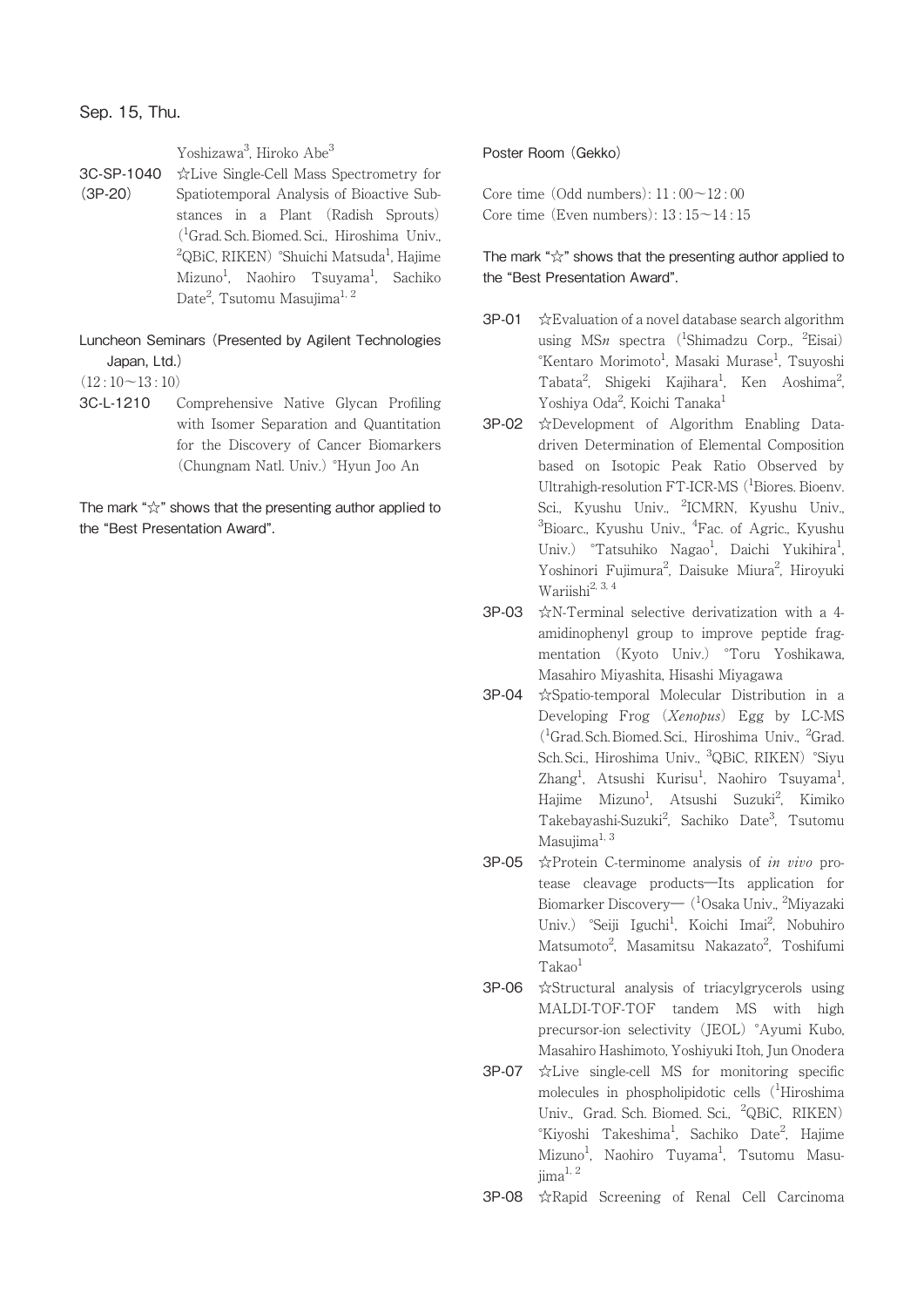(RCC) by Probe Electrospray Ionization Mass Spectrometry (<sup>1</sup>CERC, <sup>2</sup>Univ. Yamanashi, <sup>3</sup>Univ. Yamanashi) °Mridul Kanti Mandal<sup>1</sup>, Kentaro Yoshimura<sup>3</sup>, Lee Chuin Chen<sup>2</sup>, Zhan Yu<sup>1</sup>, Sen Takeda<sup>3</sup>, Kenzo Hiraoka<sup>1</sup>

- 3P-09 ☆Effect of Small Matrix Molecules in Nano ESI (1 Hiroshima Univ., Grad. Sch. Biomed. Sci.,  ${}^2\text{QBiC}$ )  ${}^{\circ}\text{Megumi}$  Wakimoto ${}^1$ , Yui Okamura ${}^1$ , Hajime Mizuno<sup>1</sup>, Naohiro Tsuyama<sup>1</sup>, Sachiko Date<sup>2</sup>, Tsutomu Masujima<sup>1, 2</sup>
- 3P-10 ☆Improving Bioanalytical Selectivity in Differential Mobility Spectrometry―Mass Spectrometry Using Chemical Effects (AB SCIEX) °Shigeru Yamada, Ryoma Yamamoto
- 3P-11 ☆A New Approach for Finding Sweet Spots of Glycopeptides by Distinction of Polymorphism of Matrix Crystal in Matrix-Assisted Laser Desorption/Ionization (The Noguchi Institute) °Hisako Okumura, Takashi Nishikaze, Hiroshi Jinmei, Junko Amano
- 3P-12 ☆MALDI MS metabolite profiling by using nanoparticles of metal oxides and allotropes of carbon (<sup>1</sup>Ehime Univ., <sup>2</sup>Univ. of Buenos Aires, <sup>3</sup>Ehime Univ.) °Yousef Gholipour<sup>1</sup>, Rosa Erra-Balsells<sup>2</sup>, Hiroshi Nonami<sup>3</sup>
- 3P-13 ☆Direct Single Cell Analysis of Intracellular Drug Metabolism in a Primary Hepatocyte (<sup>1</sup>QBiC, RIKEN, <sup>2</sup>Hiroshima Univ., <sup>3</sup>ITO-EN. Ltd.) °Sachiko Date<sup>1</sup>, Hajime Mizuno<sup>2</sup>, Naohiro Tsuyama<sup>2</sup> , Takanori Harada<sup>2</sup>, Iwao Sakane<sup>3</sup>, Tsutomu Masujima $^{1, 2}$
- 3P-14 ☆Construction of metabolic profiling method for carotenoid derivatives using supercritical fluid chromatography coupled with tandem mass spectrometry (<sup>1</sup>Osaka Univ., <sup>2</sup>Kobe Univ.) °Atsuki Matsubara<sup>1</sup>, Takato Uchikata<sup>1</sup>, Masakazu Shinohara<sup>2</sup>, Masaru Yoshida<sup>2</sup>, Eiichiro Fukusaki<sup>1</sup> , Takeshi Bamba<sup>1</sup>
- $3P-15$   $\&$  Study of the matrix deposition method for mass microscope (<sup>1</sup>Shimadzu Corporation, <sup>2</sup>Hamamatsu University School of Medicine) °Kazuteru Takahashi<sup>1</sup>, Takahiro Harada<sup>1</sup>, Yumi Matsumoto<sup>1</sup>, Hideaki Izumi<sup>1</sup>, Kiyoshi Ogawa<sup>1</sup>, Mitsutoshi Setou<sup>2</sup>
- 3P-16 ☆Super Atmospheric Pressure (P>1 atm) Electrospray Ion Source (Univ. Yamanashi) °Lee Chuin Chen, Mridul Kanti Mandal, Kenzo Hiraoka
- 3P-17 ☆Heat-shock desorption/mass spectrometry (1 Univ. Yamanashi, <sup>2</sup> Univ. Yamanashi CERC) °Dilshadbek Usmanov<sup>2</sup>, Satoshi Ninomiya<sup>1</sup>, Lee Chuin Chen<sup>1</sup>, Kenzo Hiraoka<sup>2</sup>
- 3P-18 ☆Live single-cell MS for real time molecular detection of a stimulated cell (<sup>1</sup>Hiroshima Univ., <sup>2</sup>QBiC, RIKEN) °Hajime Mizuno<sup>1</sup>, Naohiro Tsuyama<sup>1</sup>, Sachiko Date<sup>2</sup>, Tsutomu Masujima<sup>1, 2</sup>
- 3P-19 ☆Determination of benzodiazepines by LC/ MSMS with trigger-MRM (<sup>1</sup>Agilent, <sup>2</sup>Nippon Med. Sch., <sup>3</sup>MST) °Masahiko Takino<sup>1</sup>, Makiko Hasashida<sup>2</sup>, Chieko Yoshizawa<sup>3</sup>, Hiroko Abe<sup>3</sup>
- 3P-20 ☆Live Single-Cell Mass Spectrometry for Spatiotemporal Analysis of Bioactive Substances in a Plant (Radish Sprouts) (<sup>1</sup>Grad. Sch. Biomed. Sci., Hiroshima Univ., <sup>2</sup> QBiC, RIKEN) °Shuichi Matsuda<sup>1</sup>, Hajime Mizuno<sup>1</sup>, Naohiro Tsuyama<sup>1</sup> , Sachiko Date<sup>2</sup>, Tsutomu Masujima<sup>1, 2</sup>
- 3P-21 Application of post-translational modification information in database search (<sup>1</sup>Shimadzu Corp., <sup>2</sup>Eisai Co., Ltd.) °Akiyasu Yoshizawa<sup>1</sup>, Tsuyoshi Tabata<sup>2</sup>, Takayuki Kimura<sup>2</sup>, Ken Aoshima<sup>2</sup> , Yoshiya Oda<sup>2</sup>, Shigeki Kajihara<sup>1</sup>, Koichi Tanaka<sup>1</sup>
- 3P-22 Software for discrimination of regions based on imaging mass spectrometry data (<sup>1</sup>Jpn. Fdn. Cancer Res., <sup>2</sup>Shimadzu Corp., <sup>3</sup>Kansai Med. Univ., <sup>4</sup>Hamamatsu Univ. Sch. Med., <sup>5</sup>Keio Univ.) °Masaru Ushijima<sup>1</sup>, Shigeki Kajihara<sup>2</sup>, Kurando Hosaka<sup>3</sup>, Satoshi Miyata<sup>1</sup>, Takahiro Hayasaka<sup>4</sup> , Naoko Goto-Inoue<sup>4</sup>, Noritaka Masaki<sup>4</sup>, Akiko Yuba-Kubo<sup>5</sup>, Masatoshi Wakui<sup>5</sup>, Ikuko Yao<sup>3</sup> , Kiyoshi Ogawa<sup>2</sup>, Mitsutoshi Setou<sup>4</sup>, Masaaki Matsuura<sup>1</sup>
- 3P-23 Tandem Mass Tags for Relative Quantification Using Higher Energy Dissociation on a (TFSKK) °Meiying Han, Daisuke Higo, Yoko Yamagishi, Shigeru Sakamoto
- 3P-24 Investigation of the function of microcystindegrading bacterium (Part 1) (<sup>1</sup>Meijo Univ., <sup>2</sup>Meijo Univ., <sup>3</sup>Aichi Med. Univ., <sup>4</sup>Kanagawa Inst. Pub. Health) Miki Kurita<sup>2</sup>, Atsushi Miyachi<sup>2</sup> , Fumio Kondo<sup>3</sup>, Kiyomi Tsuji<sup>4</sup>, °Ken-ichi Harada<sup>1, 2</sup>
- 3P-25 (SWATH) A Method for Collecting MSMS of All Parent Ions in a Sample on an LC Time Scale (1 K.K. AB SCIEX, <sup>2</sup> AB SCIEX Canada) °Takeshi Shibata<sup>1</sup>, Takuichi Tsubata<sup>1</sup>, Stephen Tate<sup>2</sup> , Alexander Loboda<sup>2</sup>, Igor Chernushevich<sup>2</sup>
- 3P-26 Estimation of HER2 N-glycosylation ratio using MALDI MS <sup>(1</sup>Kyoto Univ., <sup>2</sup>Shimadzu Corp.)  $^\circ$ Kazuya Terasawa $^{\rm l}$ , Hiromasa Uchimura $^{\rm l}$ , Kaoru Kaneshiro<sup>2</sup>, Makoto Watanabe<sup>2</sup>, Kazuharu Shimizu<sup>1</sup>, Gozoh Tsujimoto<sup>1</sup>, Koichi Tanaka<sup>2</sup>
- 3P-27 Application of High-Resolution Mass Spectrometry to Metabolite Profiling of siRNA Duplex (1 Takeda Pharmaceutical Company Limited,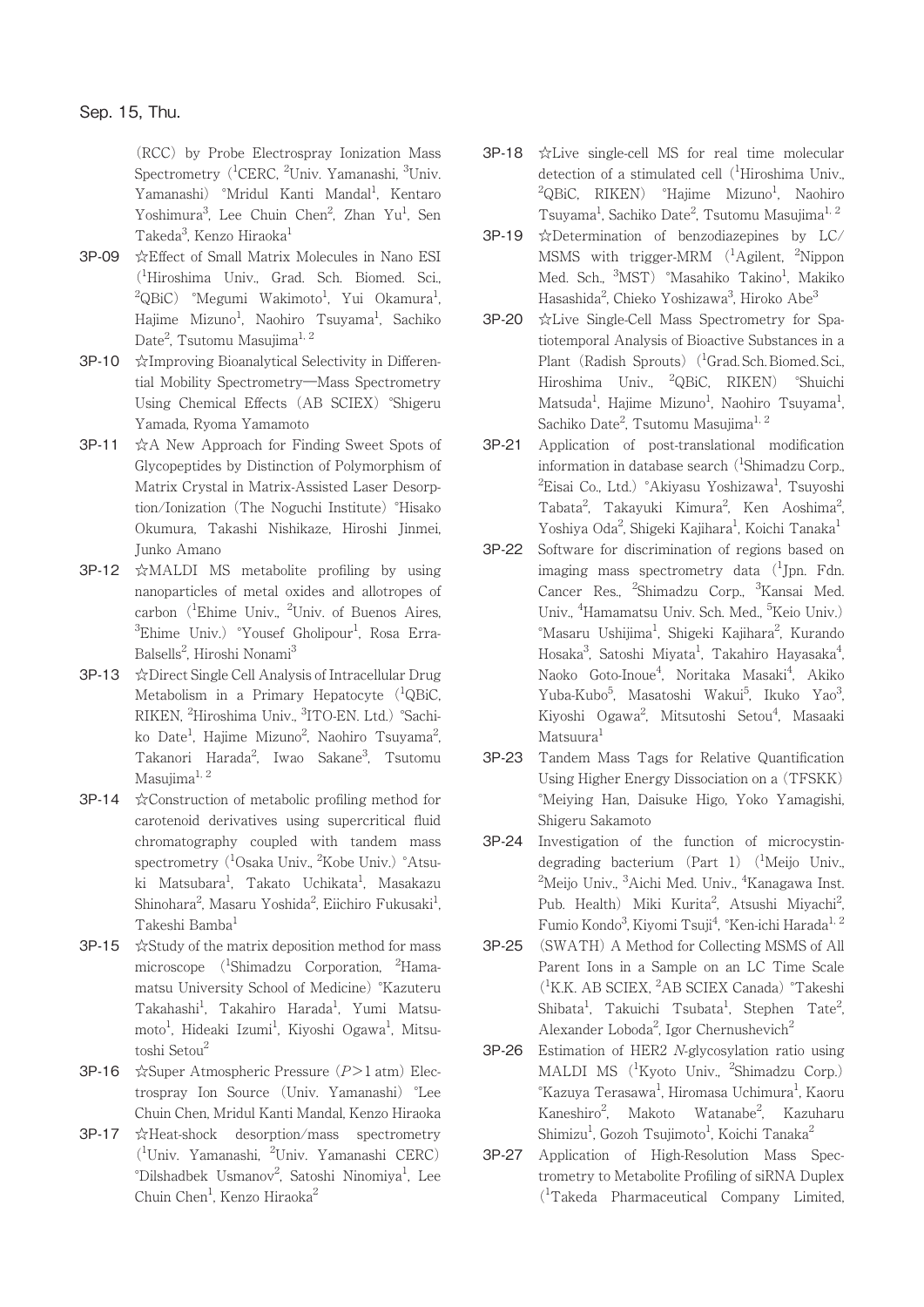<sup>2</sup>Shimadzu Corporation) °Hisao Shimizu<sup>1</sup>, Fumihiro Jinno<sup>1</sup>, Akio Morohashi<sup>1</sup>, Yuzo Yamazaki<sup>2</sup> .<br>, Masaki Yamada<sup>2</sup>, Takahiro Kondo<sup>1</sup>, Satoru Asahi<sup>1</sup>

- 3P-28 Study of the quantitative method for determination of drugs in Dried Blood Spots and Dried Plasma Spots. (JCL Bioassay) °Kawamura Masanori, Yumi Nishiguchi, Wato Yahata, Yasunobu Matsumoto, Ayumi Nitta, Hisami Murai
- 3P-29 Detection and Confirmation of the Metabolites of AZD6495 Using the Automated Collection of Simultaneous SRM and Full Scan LC/MS/MS (1 Nihon Waters, <sup>2</sup> Astra Zeneca, <sup>3</sup> Waters) Noriko Kato<sup>1</sup>, Rob Plumb<sup>3</sup>, Paul Rainville<sup>3</sup>, Joanne Mather<sup>3</sup>, Ian Wilson<sup>2</sup>, Ignatius Kass<sup>3</sup>, °Motoji Oshikata<sup>1</sup>, Yukari Haramaki<sup>1</sup>
- 3P-30 Screening and Identification with High Confidence Based on High Resolution and Accurate Mass LC-MS/MS (ABSciex) °Miho Tada, Toshiyuki Yamazaki, Kaoru Karasawa, Sumie Ando
- 3P-31 Automatic on-tissue digestion using ImagePrep (1 Bruker Daltonics, <sup>2</sup> Bruker Daltonics, <sup>3</sup> Bruker Daltonics) °Toshiji Kudo<sup>1</sup>, Yumiko Matsuyama<sup>2</sup> .<br>, Takashi Nirasawa<sup>3</sup>
- 3P-32 Detailed Structural Analysis of Lipids Using On-Tissue High-Energy Collision-Induced Dissociation by MALDI-SpiralTOF-TOF (<sup>1</sup>Osaka Univ., <sup>2</sup>JEOL Ltd., <sup>3</sup>Osaka Univ.) °Shuichi Shimma<sup>1</sup> , Ayumi Kubo<sup>2</sup>, Takaya Satoh<sup>2</sup>, Michisato Toyoda<sup>3</sup>
- 3P-33 MALDI MS analysis of O-glycan structures of a cell adhesion molecule, CADM1 (<sup>1</sup>Div. of Mol. Pathol., Inst. of Med. Sci., Univ. of Tokyo, <sup>2</sup>Med. Proteo. Lab., Inst. of Med. Sci., Univ. of Tokyo,  $^3$ Shimadzu Corp.) Mika Sakurai-Yageta $^1$ ,  $^{\circ}$ Tomoko Maruyama<sup>1</sup>, Megumi Ishimura<sup>1</sup>, Azusa Yanagawa<sup>1</sup>, Masaaki Oyama<sup>2</sup>, Hiroko Kondo<sup>2</sup> , Sadanori Sekiya<sup>3</sup>, Shinichi Iwamoto<sup>3</sup>, Koichi Tanaka<sup>3</sup>, Yoshinori Murakami<sup>1</sup>
- 3P-34 Evaluation of data-mining method for glycan profiles by liquid chromatography/mass spectrometry and principal component analysis (1 Natl. Inst. Health Sci., <sup>2</sup> Hokkaido Univ.) °Noritaka Hashii<sup>1</sup>, , Akira Harazono<sup>1</sup>, Ryosuke Kuribayashi<sup>1</sup>. Shiori Nakazawa<sup>1, 2</sup>, Nana Kawasaki $^{1, 2}$
- 3P-35 Composition analysis for materials using comprehensive 2D LC (LCXLC)-MS and multivariate analysis technique  $(^1$ Nissan Chemical Industries, Ltd., <sup>2</sup>Kansai Univ.) °Tomoyuki Ozawa<sup>1</sup>, Shota Nakanishi<sup>1</sup>, Hisae Miyamoto<sup>1</sup>, Tatsuya Seki<sup>1</sup> , Hirotaka Hisatomi<sup>2</sup>, Hideya Kawasaki<sup>2</sup>, Ryuichi Arakawa2
- 3P-36 Coulomb-Interaction-Induced Dephasing of Coherent Ion Cloud Motion for Xe Isotopic Ions in FT-ICR Cells : A Many-Particle Simulation Using GRAPE (Hiroshima City Univ.) °Makoto Fujiwara, Naohisa Happo, Koichi Tanaka
- 3P-37 Comparison of Oral-Drug Concentrations in Human Saliva and Serum (<sup>1</sup>CRL, Hitachi, Ltd.,  ${}^{2}$ Hitachi Yokohama Hospital) <sup>°</sup>Yukiko Hirabayashi<sup>1</sup>, Yukari Yamamoto<sup>1</sup> , Takashi Shinagawa<sup>2</sup>, Joji Suzuki<sup>2</sup>, Toshio Kaji<sup>2</sup>
- 3P-38 Ionization of amino acid and the formation of its hydrated ions under atmospheric pressure conditions (Yokohama City Univ.) °Mami Sakai, Kanako Sekimoto, Mitsuo Takayama
- 3P-39 High resolution mass spectrometry of solid samples with a direct probe ionization  $(^1$ Bruker Daltonics KK, <sup>2</sup>Bruker Daltonics KK, <sup>3</sup>Bruker Daltonics KK, <sup>4</sup>Bruker Daltonics KK, <sup>5</sup>Bruker Daltonics KK) °Haruo Hosoda<sup>1</sup>, Jouji Seta<sup>2</sup> , Noriyuki Iwasaki<sup>3</sup>, Takashi Nirasawa<sup>4</sup>, Kazunori Saito<sup>5</sup>
- 3P-40 Highly sensitive MALDI analyses of phosphorylated peptides using an optimized liquid matrix 3- AQ/CHCA (Shimadzu Corp.) °Yuko Fukuyama, Kohei Takeyama, Shinichi Iwamoto, Koichi Tanaka
- 3P-41 Basic examination of the photoionization method in GC/MS―Comparison of mass spectra of EI, FI and PI― (JEOL) Tetsuo Higuchi, Kazuaki Murayama, °Keisuke Ishii, Yukinori Yahata
- $3P-42$  <sup>15</sup>N-D-Labeled ionic probes for mass spectrometry (Faculty of Pharmaceutical Sciences at Kagawa Campus, Tokushima Bunri University) °Fumihiro Ito, Shin Ando, Masato Iuchi, Taki Ukari, Momoka Takasaki, Kentaro Yamaguchi
- 3P-43 Chemiluminescence of Products from N-Containig Compounds with Hydrogen Peroxide and the Product Ion by CID  $(^1$ OMTRI, <sup>2</sup>Kinki Univ., <sup>3</sup>Tottori Univ., <sup>4</sup>Chemco Sci. Co., Ltd., <sup>5</sup>ATTO Co.) Osamu Nozaki<sup>2</sup>, °Motohiro Shizuma<sup>1</sup>. Hiroko Kawamoto<sup>3</sup>. , Motonori Munesue<sup>4</sup>, Hidehiro Kubota<sup>5</sup>, Tadasu Ikeda<sup>3</sup>
- 3P-44 Studies on compounds responsive to tyrosine in cigarette smoke extract (<sup>1</sup> Mukogawa Women's Univ., <sup>2</sup>Osaka City Institute of Public Health and Environmental Science, <sup>3</sup>Kansai Univ., <sup>4</sup>Yokohama City Univ.) °Shizuyo Horiyama<sup>1</sup>, Chie Honda<sup>1</sup>, Kiyoko Suwa<sup>1</sup>, Kiyoharu Nishide<sup>1</sup>, Yuta  $Takahashi<sup>1</sup>$ . Kazuki Nakamura<sup>1</sup>, , Masaru Kunitomo<sup>1</sup>. Atushi Yamamoto<sup>2</sup>. , Hirotaka Hisatomi<sup>3</sup>, Hideya Kawasaki<sup>3</sup>, Ryuichi Arakawa<sup>3</sup> ,